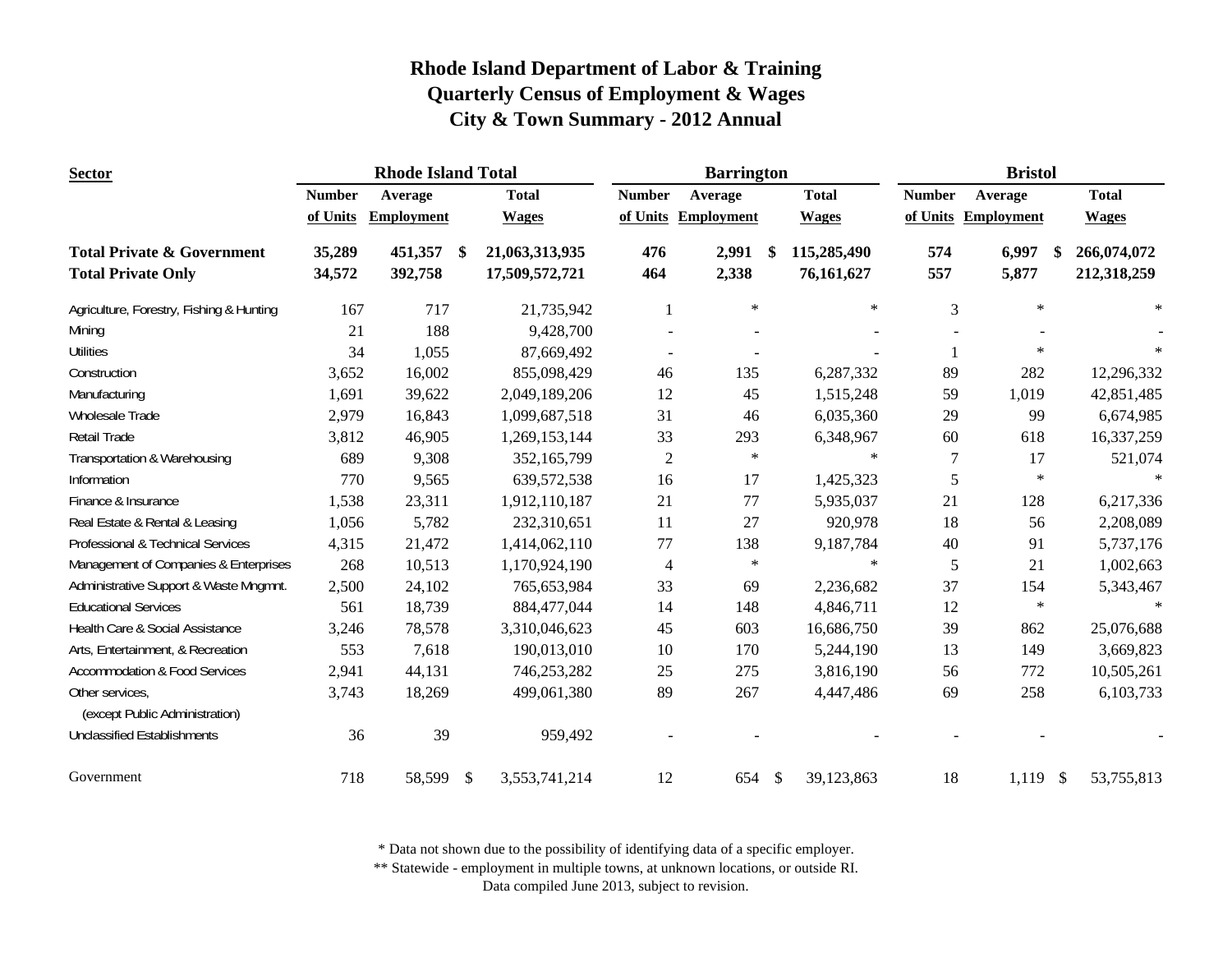| <b>Sector</b>                            |                | <b>Burrillville</b> |              |                | <b>Central Falls</b> |              | <b>Charlestown</b>       |                          |                            |
|------------------------------------------|----------------|---------------------|--------------|----------------|----------------------|--------------|--------------------------|--------------------------|----------------------------|
|                                          | <b>Number</b>  | Average             | <b>Total</b> | <b>Number</b>  | Average              | <b>Total</b> | <b>Number</b>            | Average                  | <b>Total</b>               |
|                                          |                | of Units Employment | <b>Wages</b> |                | of Units Employment  | <b>Wages</b> |                          | of Units Employment      | <b>Wages</b>               |
| <b>Total Private &amp; Government</b>    | 292            | 3,002<br>-S         | 104,892,863  | 247            | $2,938$ \$           | 107,457,540  | 251                      | 1,459<br>-S              | 56,894,316                 |
| <b>Total Private Only</b>                | 276            | 2,432               | 81,230,764   | 239            | 2,310                | 73,286,466   | 235                      | 1,257                    | 48,125,409                 |
| Agriculture, Forestry, Fishing & Hunting | 3              | $\ast$              | $\ast$       |                |                      |              | 5                        | $\ast$                   | $\ast$                     |
| Mining                                   |                |                     |              |                |                      |              |                          | $\ast$                   |                            |
| <b>Utilities</b>                         | $\overline{c}$ | $\ast$              | $\ast$       |                |                      |              |                          |                          |                            |
| Construction                             | 60             | 199                 | 10,528,566   | 22             | 93                   | 3,851,928    | 57                       | 141                      | 5,935,475                  |
| Manufacturing                            | 11             | 580                 | 25,407,626   | 32             | 611                  | 22,791,746   | 4                        | $\ast$                   |                            |
| Wholesale Trade                          | 21             | 44                  | 2,596,997    | 4              | 39                   | 1,485,421    | 9                        | 26                       | 2,242,674                  |
| <b>Retail Trade</b>                      | 20             | 153                 | 3,139,617    | 48             | 238                  | 5,555,506    | 23                       | 141                      | 3,816,628                  |
| Transportation & Warehousing             | 4              | 7                   | 336,770      | 4              | 20                   | 288,171      | 6                        | $\ast$                   |                            |
| Information                              | 6              | 32                  | 820,544      | $\overline{2}$ | $\ast$               | $\ast$       | 5                        | 20                       | 416,285                    |
| Finance & Insurance                      | 4              | 12                  | 439,968      | 9              | 77                   | 2,728,037    | 8                        | 49                       | 3,701,784                  |
| Real Estate & Rental & Leasing           | 5              | 9                   | 298,527      | 8              | 44                   | 1,314,079    | 7                        | 18                       | 780,786                    |
| Professional & Technical Services        | 23             | 44                  | 2,385,709    |                | 14                   | 525,301      | 21                       | 35                       | 2,233,501                  |
| Management of Companies & Enterprises    |                | $\ast$              | $\ast$       |                |                      |              | $\overline{\phantom{a}}$ | $\overline{\phantom{a}}$ |                            |
| Administrative Support & Waste Mngmnt.   | 20             | 74                  | 2,349,275    | 16             | 360                  | 11,878,120   | 22                       | 78                       | 2,352,732                  |
| <b>Educational Services</b>              | 5              | 34                  | 504,766      | $\overline{c}$ | $\ast$               | $\ast$       | $\overline{2}$           | $\ast$                   |                            |
| Health Care & Social Assistance          | 21             | 553                 | 18,441,531   | 28             | 376                  | 11,561,343   | 20                       | 140                      | 5,356,702                  |
| Arts, Entertainment, & Recreation        | 5              | 49                  | 706,784      | $\blacksquare$ |                      |              | 5                        | 88                       | 3,913,595                  |
| <b>Accommodation &amp; Food Services</b> | 30             | 488                 | 6,449,986    | 28             | 200                  | 2,942,707    | 21                       | 172                      | 2,534,814                  |
| Other services,                          | 38             | 86                  | 2,164,321    | 32             | 105                  | 2,626,142    | 26                       | 44                       | 913,436                    |
| (except Public Administration)           |                |                     |              |                |                      |              |                          |                          |                            |
| <b>Unclassified Establishments</b>       |                |                     |              |                |                      |              |                          |                          |                            |
| Government                               | 17             | 570 \$              | 23,662,099   | 9              | 628 \$               | 34,171,074   | 17                       | 203                      | 8,768,907<br>$\mathcal{S}$ |

\* Data not shown due to the possibility of identifying data of a specific employer.

\*\* Statewide - employment in multiple towns, at unknown locations, or outside RI.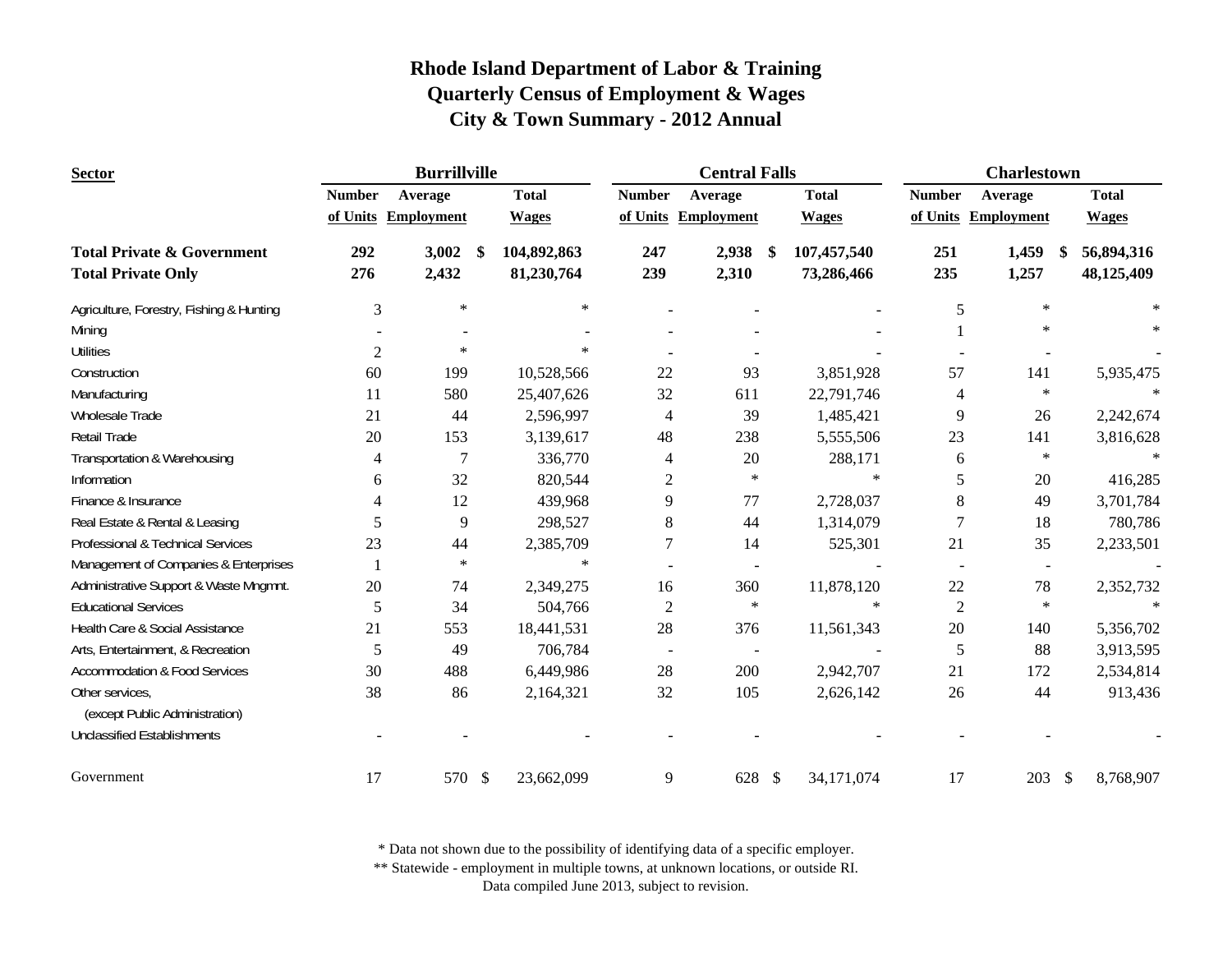| <b>Sector</b>                                                      | Coventry       |                   |            |                            | <b>Cranston</b> |                     |    |                                | <b>Cumberland</b> |                      |  |                            |
|--------------------------------------------------------------------|----------------|-------------------|------------|----------------------------|-----------------|---------------------|----|--------------------------------|-------------------|----------------------|--|----------------------------|
|                                                                    | <b>Number</b>  | Average           |            | <b>Total</b>               | <b>Number</b>   | Average             |    | <b>Total</b>                   | <b>Number</b>     | Average              |  | <b>Total</b>               |
|                                                                    | of Units       | <b>Employment</b> |            | <b>Wages</b>               |                 | of Units Employment |    | <b>Wages</b>                   |                   | of Units Employment  |  | <b>Wages</b>               |
| <b>Total Private &amp; Government</b><br><b>Total Private Only</b> | 690<br>671     | 7,536<br>6,224    | -\$        | 257,752,088<br>201,469,863 | 2,418<br>2,389  | 34,659<br>28,390    | -S | 1,527,421,833<br>1,117,576,141 | 844<br>826        | 9,653<br>\$<br>8,597 |  | 427,636,303<br>375,670,035 |
| Agriculture, Forestry, Fishing & Hunting                           | $\overline{2}$ | $\ast$            |            | $\ast$                     | 5               | 11                  |    | 387,462                        | $\mathfrak{2}$    | $\ast$               |  | $\ast$                     |
| Mining                                                             |                | $\ast$            |            | $\ast$                     | 3               | $\ast$              |    | $\ast$                         |                   | $\ast$               |  |                            |
| <b>Utilities</b>                                                   |                |                   |            |                            | $\overline{2}$  | $\ast$              |    | $\ast$                         |                   | $\ast$               |  |                            |
| Construction                                                       | 130            | 396               |            | 14,522,109                 | 221             | 1,070               |    | 55,935,623                     | 118               | 681                  |  | 39,581,491                 |
| Manufacturing                                                      | 37             | 478               |            | 30,219,042                 | 167             | 3,674               |    | 180,768,572                    | 41                | 1,602                |  | 68,415,503                 |
| Wholesale Trade                                                    | 32             | 237               |            | 15,208,899                 | 165             | 1,780               |    | 104,660,653                    | 66                | 791                  |  | 50,169,545                 |
| <b>Retail Trade</b>                                                | 91             | 1,704             |            | 42,017,123                 | 297             | 4,656               |    | 133,709,987                    | 77                | 909                  |  | 24,228,240                 |
| Transportation & Warehousing                                       | 9              | 217               |            | 8,565,918                  | 51              | 583                 |    | 26,013,355                     | 21                | 514                  |  | 19,440,014                 |
| Information                                                        | 10             | 25                |            | 1,352,812                  | 36              | 2,016               |    | 140,207,233                    | 21                | 134                  |  | 4,488,225                  |
| Finance & Insurance                                                | 22             | 146               |            | 6,820,726                  | 112             | 721                 |    | 35,575,782                     | 36                | 155                  |  | 7,485,580                  |
| Real Estate & Rental & Leasing                                     | 15             | 38                |            | 1,322,308                  | 73              | 360                 |    | 20,325,640                     | 34                | 117                  |  | 5,380,333                  |
| Professional & Technical Services                                  | 56             | 229               |            | 12,909,390                 | 260             | 1,736               |    | 101,869,025                    | 84                | 234                  |  | 15,811,221                 |
| Management of Companies & Enterprises                              | 5              | 54                |            | 2,791,681                  | 13              | 294                 |    | 18,997,700                     | 10                | $\ast$               |  | $\ast$                     |
| Administrative Support & Waste Mngmnt.                             | 61             | 315               |            | 10,953,530                 | 181             | 2,431               |    | 71,722,187                     | 50                | 223                  |  | 8,224,111                  |
| <b>Educational Services</b>                                        | 11             | 98                |            | 2,423,694                  | 32              | 338                 |    | 8,909,464                      | 16                | 187                  |  | 6,323,113                  |
| Health Care & Social Assistance                                    | 43             | 1,032             |            | 32,745,627                 | 283             | 4,034               |    | 126,100,218                    | 74                | 877                  |  | 31,050,688                 |
| Arts, Entertainment, & Recreation                                  | 6              | 23                |            | 407,210                    | 29              | 297                 |    | 5,750,782                      | $\,8\,$           | 66                   |  | 1,164,849                  |
| <b>Accommodation &amp; Food Services</b>                           | 62             | 939               |            | 13,017,899                 | 174             | 2,753               |    | 40,974,112                     | 54                | 612                  |  | 8,445,300                  |
| Other services,<br>(except Public Administration)                  | 84             | 277               |            | 5,856,767                  | 291             | 1,605               |    | 43,690,093                     | 112               | 533                  |  | 14,327,718                 |
| <b>Unclassified Establishments</b>                                 |                |                   |            |                            |                 |                     |    |                                |                   |                      |  |                            |
| Government                                                         | 19             | 1,312             | $\sqrt{S}$ | 56,282,225                 | 30              | $6,269$ \$          |    | 409,845,692                    | 18                | $1,056$ \$           |  | 51,966,268                 |

\* Data not shown due to the possibility of identifying data of a specific employer.

\*\* Statewide - employment in multiple towns, at unknown locations, or outside RI.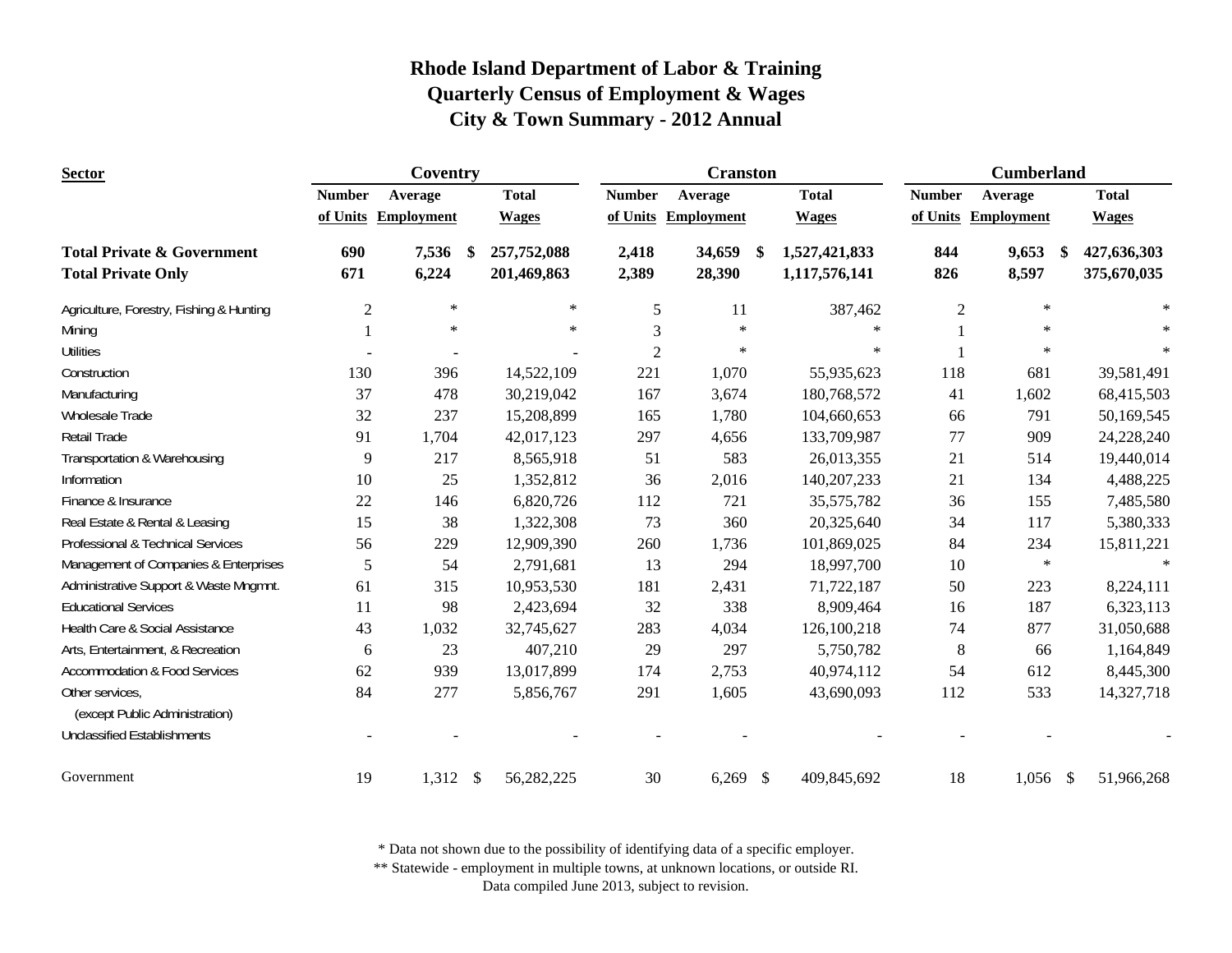| <b>Sector</b>                            |               | <b>East Greenwich</b> |                              |               | <b>East Providence</b> |              | <b>Exeter</b>  |                     |              |
|------------------------------------------|---------------|-----------------------|------------------------------|---------------|------------------------|--------------|----------------|---------------------|--------------|
|                                          | <b>Number</b> | Average               | <b>Total</b>                 | <b>Number</b> | Average                | <b>Total</b> | <b>Number</b>  | Average             | <b>Total</b> |
|                                          |               | of Units Employment   | <b>Wages</b>                 |               | of Units Employment    | <b>Wages</b> |                | of Units Employment | <b>Wages</b> |
| <b>Total Private &amp; Government</b>    | 756           | 7,007                 | 306,623,070<br><sup>\$</sup> | 1,448         | 20,248                 | 882,525,987  | 171            | 1,465<br>-\$        | 54,398,434   |
| <b>Total Private Only</b>                | 742           | 6,314                 | 269,391,209                  | 1,425         | 18,858                 | 801,344,931  | 166            | 1,391               | 51,303,070   |
| Agriculture, Forestry, Fishing & Hunting | 3             | $\ast$                | $\ast$                       | $\ast$        | $\ast$                 | $\ast$       | 5              | 71                  | 1,515,910    |
| Mining                                   |               |                       |                              |               |                        |              |                |                     |              |
| <b>Utilities</b>                         |               |                       |                              |               |                        |              |                |                     |              |
| Construction                             | 44            | 228                   | 21,067,618                   | 181           | 850                    | 52,040,058   | 28             | 79                  | 3,970,565    |
| Manufacturing                            | 27            | 284                   | 15,703,832                   | 90            | 2,129                  | 103,158,061  | 7              | 38                  | 1,717,252    |
| Wholesale Trade                          | 59            | 178                   | 20,782,026                   | 103           | 1,215                  | 66,760,022   | 7              | 71                  | 2,006,682    |
| Retail Trade                             | 64            | 736                   | 24,998,013                   | 140           | 1,723                  | 51,637,730   | 16             | 69                  | 2,059,510    |
| Transportation & Warehousing             | 7             | 132                   | 4,573,261                    | 37            | 313                    | 10,850,579   | 5              | $\ast$              |              |
| Information                              | 15            | 50                    | 3,845,171                    | $20\,$        | 296                    | 17,038,015   | 3              | $\ast$              |              |
| Finance & Insurance                      | 45            | 243                   | 15,976,303                   | 90            | 2,541                  | 144,991,677  | 4              | $\overline{4}$      | 265,294      |
| Real Estate & Rental & Leasing           | 32            | 132                   | 6,504,584                    | 43            | 208                    | 9,202,913    | 7              | 9                   | 409,247      |
| Professional & Technical Services        | 125           | 644                   | 41,952,447                   | 175           | 1,095                  | 60,841,055   | 16             | $\star$             | $\ast$       |
| Management of Companies & Enterprises    | 9             | $\ast$                | $\ast$                       | 6             | 87                     | 10,387,218   | $\mathbf{2}$   | $\ast$              | $\ast$       |
| Administrative Support & Waste Mngmnt.   | 51            | 306                   | 13,042,017                   | 99            | 940                    | 30,732,650   | 24             | 162                 | 6,652,917    |
| <b>Educational Services</b>              | 14            | 209                   | 7,087,412                    | 17            | 383                    | 15,021,890   | $\mathfrak{2}$ | $\ast$              | $\ast$       |
| Health Care & Social Assistance          | 101           | 1,414                 | 56,328,557                   | 141           | 4,274                  | 175,983,353  | 10             | 160                 | 5,216,362    |
| Arts, Entertainment, & Recreation        | 14            | 151                   | 3,160,421                    | 30            | 600                    | 10,822,480   | 5              | 73                  | 992,246      |
| <b>Accommodation &amp; Food Services</b> | 63            | 1,169                 | 18,935,960                   | 111           | 1,500                  | 21,151,284   | 17             | 153                 | 2,334,611    |
| Other services,                          | 76            | 310                   | 6,887,933                    | 141           | 704                    | 20,705,485   | 14             | 28                  | 712,066      |
| (except Public Administration)           |               |                       |                              |               |                        |              |                |                     |              |
| <b>Unclassified Establishments</b>       |               |                       |                              | $\ast$        | $\ast$                 | $\ast$       |                |                     |              |
| Government                               | 15            | 694                   | 37,231,861<br>-\$            | 23            | $1,390$ \$             | 81,181,056   | 6              | 74<br>\$            | 3,095,364    |

\* Data not shown due to the possibility of identifying data of a specific employer.

\*\* Statewide - employment in multiple towns, at unknown locations, or outside RI.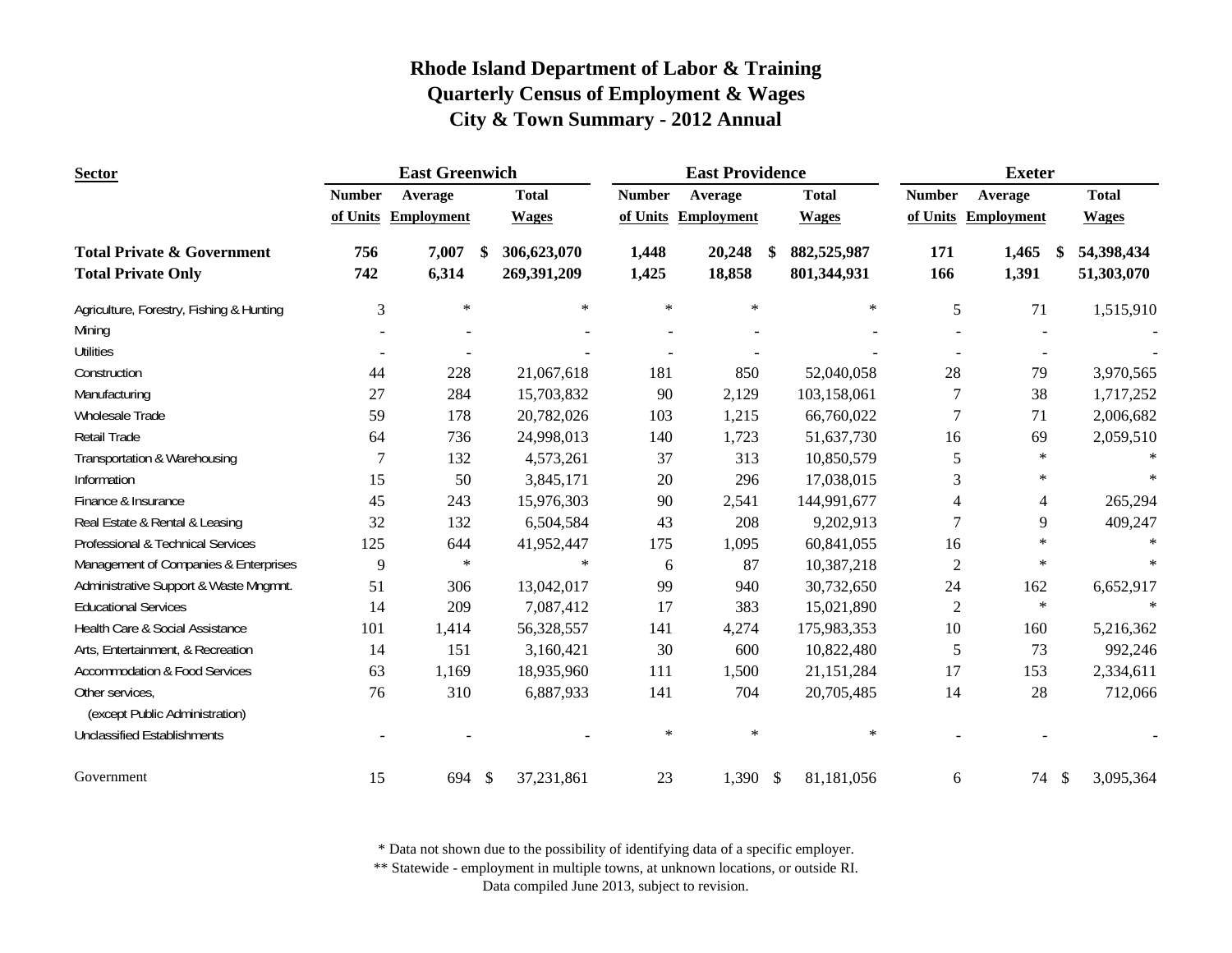| <b>Sector</b>                                     |                | Foster              |                  |               | Glocester                |                             | Hopkinton     |                     |              |
|---------------------------------------------------|----------------|---------------------|------------------|---------------|--------------------------|-----------------------------|---------------|---------------------|--------------|
|                                                   | <b>Number</b>  | Average             | <b>Total</b>     | <b>Number</b> | Average                  | <b>Total</b>                | <b>Number</b> | Average             | <b>Total</b> |
|                                                   |                | of Units Employment | <b>Wages</b>     |               | of Units Employment      | <b>Wages</b>                |               | of Units Employment | <b>Wages</b> |
| <b>Total Private &amp; Government</b>             | 95             | 445                 | \$<br>14,460,269 | 203           | 1,542<br>S.              | 50,155,940                  | 195           | 1,213<br>\$         | 46,439,908   |
| <b>Total Private Only</b>                         | 88             | 352                 | 10,595,726       | 186           | 1,054                    | 28,943,139                  | 184           | 1,095               | 41,609,564   |
| Agriculture, Forestry, Fishing & Hunting          | $\overline{2}$ | $\ast$              | $\ast$           | 3             | $\ast$                   | $\ast$                      | 3             | $\ast$              | $\ast$       |
| Mining                                            |                |                     |                  |               |                          |                             |               | $\ast$              |              |
| <b>Utilities</b>                                  |                |                     |                  |               |                          |                             |               |                     |              |
| Construction                                      | 19             | 38                  | 1,239,876        | 61            | 128                      | 4,497,128                   | 53            | 132                 | 5,047,536    |
| Manufacturing                                     | 4              | 6                   | 186,484          |               | $\ast$                   | $\ast$                      | 25            | 382                 | 20,166,863   |
| Wholesale Trade                                   | 3              | $\ast$              | $\ast$           | 7             | 5                        | 221,425                     | 6             | 23                  | 1,472,062    |
| <b>Retail Trade</b>                               | 4              | 13                  | 222,186          | 20            | 198                      | 4,178,356                   | 18            | 104                 | 2,366,601    |
| Transportation & Warehousing                      | 4              | $\ast$              | $\ast$           | 5             | 57                       | 1,934,359                   |               | $\star$             |              |
| Information                                       | 2              | $\ast$              | $\ast$           | 3             | $\ast$                   | $\ast$                      | 5             | 15                  | 217,409      |
| Finance & Insurance                               | $\overline{c}$ | $\ast$              | $\ast$           | 8             | 23                       | 997,730                     |               | $\ast$              |              |
| Real Estate & Rental & Leasing                    |                | $\ast$              | $\ast$           | 3             | $\ast$                   | $\ast$                      | 3             | $\ast$              |              |
| Professional & Technical Services                 | 12             | 16                  | 920,838          | 11            | 65                       | 4,503,384                   | 15            | 52                  | 3,916,317    |
| Management of Companies & Enterprises             |                | $\star$             | $\ast$           |               | $\overline{\phantom{a}}$ |                             |               | $\star$             | $\ast$       |
| Administrative Support & Waste Mngmnt.            | 13             | 46                  | 1,169,817        | 12            | 37                       | 1,038,389                   | 14            | 16                  | 492,982      |
| <b>Educational Services</b>                       |                | $\star$             | $\ast$           |               | $\star$                  | $\ast$                      |               | $\ast$              | $\ast$       |
| Health Care & Social Assistance                   | 8              | 66                  | 1,818,363        | 15            | 256                      | 6,186,814                   | 15            | 198                 | 4,811,592    |
| Arts, Entertainment, & Recreation                 |                | $\ast$              | $\ast$           | 3             | 21                       | 620,516                     | 6             | 68                  | 1,066,938    |
| <b>Accommodation &amp; Food Services</b>          | 6              | 36                  | 491,235          | 19            | 184                      | 2,191,336                   | 9             | 59                  | 956,211      |
| Other services,<br>(except Public Administration) | 4              | 11                  | 196,557          | 18            | 37                       | 1,349,370                   | 11            | 30                  | 507,821      |
| <b>Unclassified Establishments</b>                |                | $\ast$              | $\ast$           |               |                          |                             |               |                     |              |
|                                                   |                |                     |                  |               |                          |                             |               |                     |              |
| Government                                        | $\overline{7}$ | 93                  | \$<br>3,864,543  | 18            | 488                      | 21,212,801<br>$\mathcal{S}$ | 12            | 118S                | 4,830,344    |

\* Data not shown due to the possibility of identifying data of a specific employer.

\*\* Statewide - employment in multiple towns, at unknown locations, or outside RI.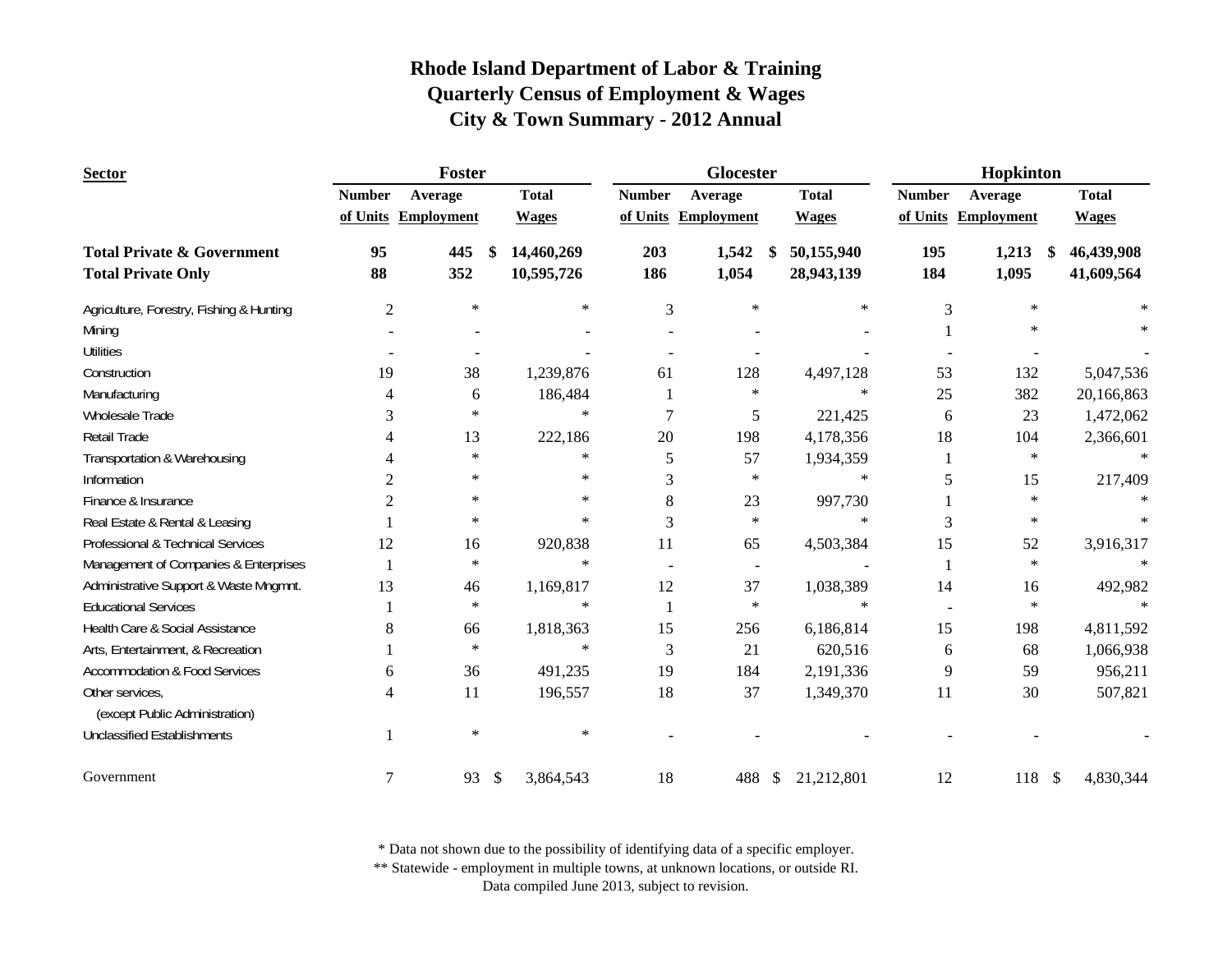| <b>Sector</b>                            |                | <b>Jamestown</b>    |                             |               | <b>Johnston</b>   |                   | <b>Lincoln</b> |                   |                                  |  |
|------------------------------------------|----------------|---------------------|-----------------------------|---------------|-------------------|-------------------|----------------|-------------------|----------------------------------|--|
|                                          | <b>Number</b>  | Average             | <b>Total</b>                | <b>Number</b> | Average           | <b>Total</b>      | <b>Number</b>  | Average           | <b>Total</b>                     |  |
|                                          |                | of Units Employment | <b>Wages</b>                | of Units      | <b>Employment</b> | <b>Wages</b>      | of Units       | <b>Employment</b> | <b>Wages</b>                     |  |
| <b>Total Private &amp; Government</b>    | 210            | 1,267               | 50,238,402<br><sup>\$</sup> | 1,062         | 11,457            | 483,801,405<br>\$ | 734            | 12,324            | 570,497,143<br>$\boldsymbol{\$}$ |  |
| <b>Total Private Only</b>                | 195            | 976                 | 38,639,985                  | 1,049         | 10,316            | 423,114,340       | 712            | 11,132            | 505,155,110                      |  |
| Agriculture, Forestry, Fishing & Hunting | $\mathfrak{2}$ | $\star$             | $\ast$                      | 10            | 29                | 323,179           | $\mathbf{2}$   | $\ast$            | $\ast$                           |  |
| Mining                                   |                |                     |                             | $\sqrt{2}$    | $\ast$            | $\ast$            |                |                   |                                  |  |
| <b>Utilities</b>                         |                | $\blacksquare$      |                             | 3             | 40                | 3,996,392         |                | $\ast$            |                                  |  |
| Construction                             | 21             | 124                 | 9,269,820                   | 171           | 739               | 38,590,959        | 93             | 658               | 33,449,881                       |  |
| Manufacturing                            | 5              | 10                  | 318,390                     | 85            | 1,013             | 36,274,462        | 42             | 1,759             | 93,145,009                       |  |
| <b>Wholesale Trade</b>                   | 13             | 39                  | 4,304,978                   | 54            | 310               | 15,346,869        | 68             | 568               | 31,492,033                       |  |
| Retail Trade                             | 15             | 103                 | 2,190,965                   | 137           | 1,513             | 45,688,036        | 56             | 773               | 16,553,050                       |  |
| Transportation & Warehousing             | 3              | $\ast$              | $\ast$                      | 39            | 279               | 11,084,005        | 18             | 502               | 20,043,885                       |  |
| Information                              | 8              | 14                  | 573,364                     | 14            | 60                | 3,676,895         | 17             | 261               | 14,538,395                       |  |
| Finance & Insurance                      | $\overline{4}$ | 9                   | 317,286                     | 28            | 1,370             | 114,357,477       | 32             | 2,245             | 131,868,580                      |  |
| Real Estate & Rental & Leasing           | 6              | 21                  | 535,157                     | 31            | 296               | 11,795,292        | 22             | 42                | 1,728,639                        |  |
| Professional & Technical Services        | 39             | 75                  | 4,663,478                   | 74            | 165               | 6,769,925         | 102            | 646               | 48,904,707                       |  |
| Management of Companies & Enterprises    |                | $\ast$              | $\ast$                      | $\sqrt{2}$    | $\ast$            | $\ast$            | 12             | 209               | 14,077,008                       |  |
| Administrative Support & Waste Mngmnt.   | 16             | 76                  | 2,291,408                   | 97            | 1,409             | 44,502,483        | 46             | 278               | 9,886,273                        |  |
| <b>Educational Services</b>              | 5              | $\ast$              | $\ast$                      | 11            | 30                | 764,576           | $8\,$          | 97                | 4,100,886                        |  |
| Health Care & Social Assistance          | 14             | 124                 | 4,675,632                   | 100           | 1,447             | 57,029,898        | 65             | 866               | 29,143,056                       |  |
| Arts, Entertainment, & Recreation        | 9              | 102                 | 2,400,016                   | 9             | 48                | 1,040,114         | 12             | 1,080             | 33,547,767                       |  |
| Accommodation & Food Services            | 15             | 190                 | 3,295,280                   | 77            | 941               | 13,308,358        | 55             | 869               | 13,400,663                       |  |
| Other services,                          | 23             | 69                  | 2,990,240                   | 111           | 513               | 13,717,147        | 65             | 222               | 4,575,853                        |  |
| (except Public Administration)           |                |                     |                             |               |                   |                   |                |                   |                                  |  |
| <b>Unclassified Establishments</b>       |                |                     |                             |               |                   |                   | $\mathbf{2}$   | $\ast$            | $\ast$                           |  |
| Government                               | 16             | 291                 | $\mathcal{S}$<br>11,598,417 | 14            | $1,142$ \$        | 60,687,065        | 23             | $1,191$ \$        | 65,342,033                       |  |

\* Data not shown due to the possibility of identifying data of a specific employer.

\*\* Statewide - employment in multiple towns, at unknown locations, or outside RI.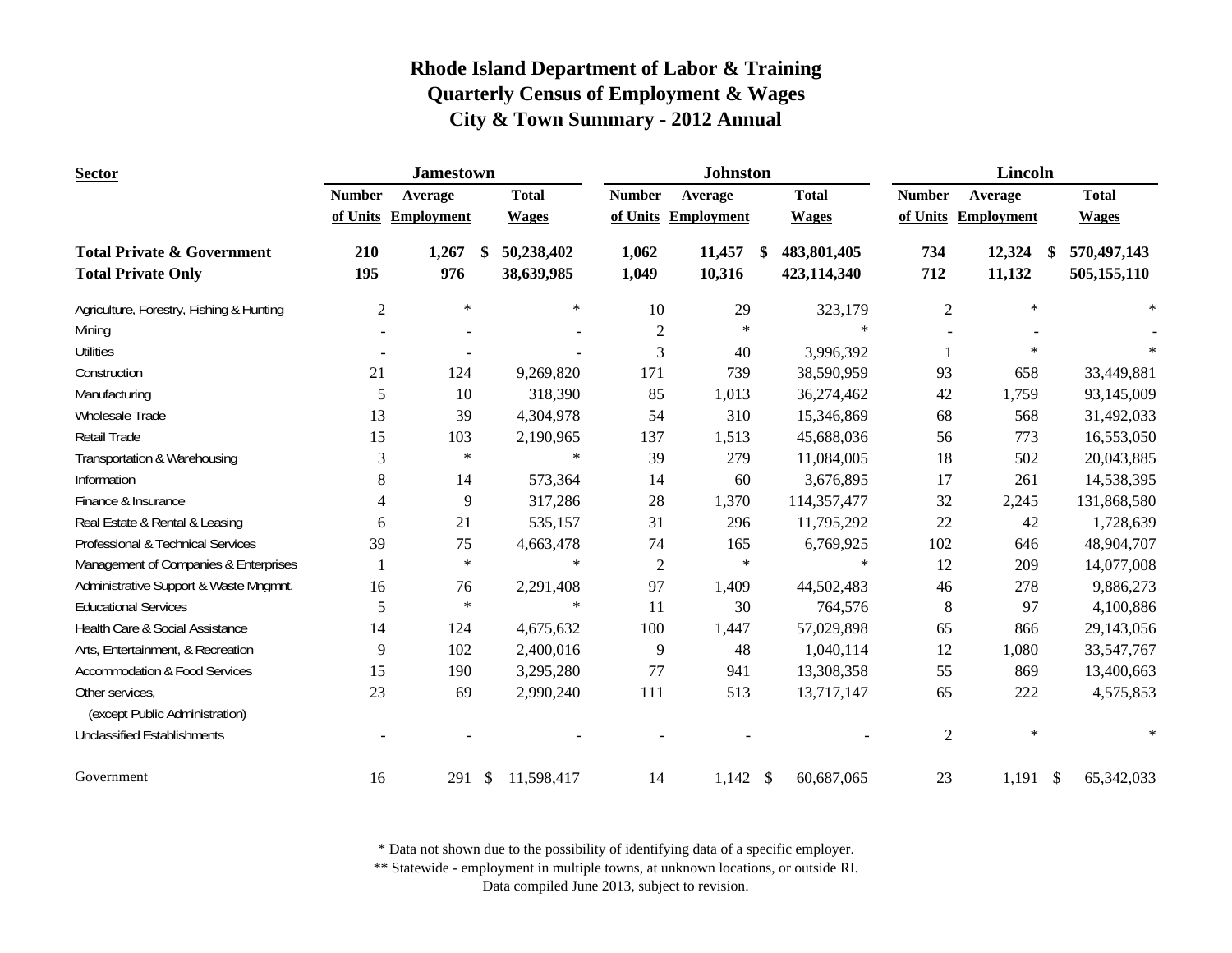| <b>Sector</b>                            |                | <b>Little Compton</b>    |                            |               | <b>Middletown</b>   |                              | <b>Narragansett</b> |                     |              |
|------------------------------------------|----------------|--------------------------|----------------------------|---------------|---------------------|------------------------------|---------------------|---------------------|--------------|
|                                          | <b>Number</b>  | Average                  | <b>Total</b>               | <b>Number</b> | Average             | <b>Total</b>                 | <b>Number</b>       | Average             | <b>Total</b> |
|                                          |                | of Units Employment      | <b>Wages</b>               |               | of Units Employment | <b>Wages</b>                 |                     | of Units Employment | <b>Wages</b> |
| <b>Total Private &amp; Government</b>    | 150            | 637                      | 21,247,887<br>S.           | 747           | 10,406              | 453,053,143<br><sup>\$</sup> | 471                 | 4,464<br>\$         | 154,005,020  |
| <b>Total Private Only</b>                | 144            | 516                      | 16,023,960                 | 734           | 9,738               | 415,385,196                  | 452                 | 3,429               | 97,788,382   |
| Agriculture, Forestry, Fishing & Hunting | 8              | 55                       | 985,228                    | 6             | 69                  | 1,878,037                    | 7                   | 24                  | 1,011,983    |
| Mining                                   |                |                          |                            |               | $\ast$              | $\ast$                       |                     |                     |              |
| <b>Utilities</b>                         |                | $\sim$                   |                            |               | $\ast$              | $\ast$                       |                     |                     |              |
| Construction                             | 31             | 105                      | 4,649,983                  | 70            | 337                 | 16,110,795                   | 41                  | 89                  | 3,781,993    |
| Manufacturing                            | $\overline{2}$ | $\ast$                   | $\star$                    | 18            | 316                 | 23,812,506                   | 15                  | 92                  | 5,094,164    |
| Wholesale Trade                          | 5              | 8                        | 477,150                    | 27            | 136                 | 7,693,041                    | 23                  | 88                  | 3,989,315    |
| Retail Trade                             | 7              | 29                       | 474,071                    | 102           | 1,478               | 41,861,023                   | 49                  | 644                 | 16,400,184   |
| Transportation & Warehousing             | 3              | $\ast$                   | $\ast$                     | 11            | 148                 | 5,836,698                    | $\,8\,$             | 100                 | 3,242,937    |
| Information                              | $\overline{2}$ | $\ast$                   | $\ast$                     | 15            | 324                 | 23,827,506                   | 7                   | 17                  | 2,839,682    |
| Finance & Insurance                      | 4              | $\ast$                   | $\ast$                     | 30            | 576                 | 46,648,899                   | 14                  | 46                  | 2,998,753    |
| Real Estate & Rental & Leasing           | 3              | 4                        | 463,644                    | 35            | 113                 | 4,241,121                    | 26                  | 96                  | 3,745,120    |
| Professional & Technical Services        | 18             | 17                       | 1,330,100                  | 111           | 1,885               | 129,428,312                  | 52                  | 92                  | 7,326,911    |
| Management of Companies & Enterprises    |                | $\overline{\phantom{a}}$ |                            | 6             | 299                 | 17,490,208                   |                     | $\ast$              | $\ast$       |
| Administrative Support & Waste Mngmnt.   | 21             | 47                       | 1,231,701                  | 45            | 140                 | 4,717,668                    | 29                  | 94                  | 3,207,410    |
| <b>Educational Services</b>              |                | $\ast$                   | $\ast$                     | 11            | 241                 | 9,543,373                    | 5                   | 3                   | 96,323       |
| Health Care & Social Assistance          | 5              | 11                       | 444,831                    | 76            | 1,399               | 40,490,435                   | 44                  | 538                 | 17,416,973   |
| Arts, Entertainment, & Recreation        | $\overline{7}$ | 61                       | 1,506,061                  | 13            | 133                 | 2,827,946                    | 15                  | 173                 | 4,321,124    |
| <b>Accommodation &amp; Food Services</b> | 8              | 56                       | 652,307                    | 90            | 1,580               | 26,633,029                   | 74                  | 1,126               | 16,959,646   |
| Other services,                          | 22             | 70                       | 1,568,558                  | 71            | 536                 | 9,990,282                    | 42                  | 207                 | 4,489,840    |
| (except Public Administration)           |                |                          |                            |               |                     |                              |                     |                     |              |
| <b>Unclassified Establishments</b>       |                |                          |                            |               |                     |                              |                     | $\ast$              | $\ast$       |
| Government                               | 7              | 121                      | $\mathcal{S}$<br>5,223,927 | 14            | 668 \$              | 37,667,947                   | 20                  | $1,035$ \$          | 56,216,638   |

\* Data not shown due to the possibility of identifying data of a specific employer.

\*\* Statewide - employment in multiple towns, at unknown locations, or outside RI.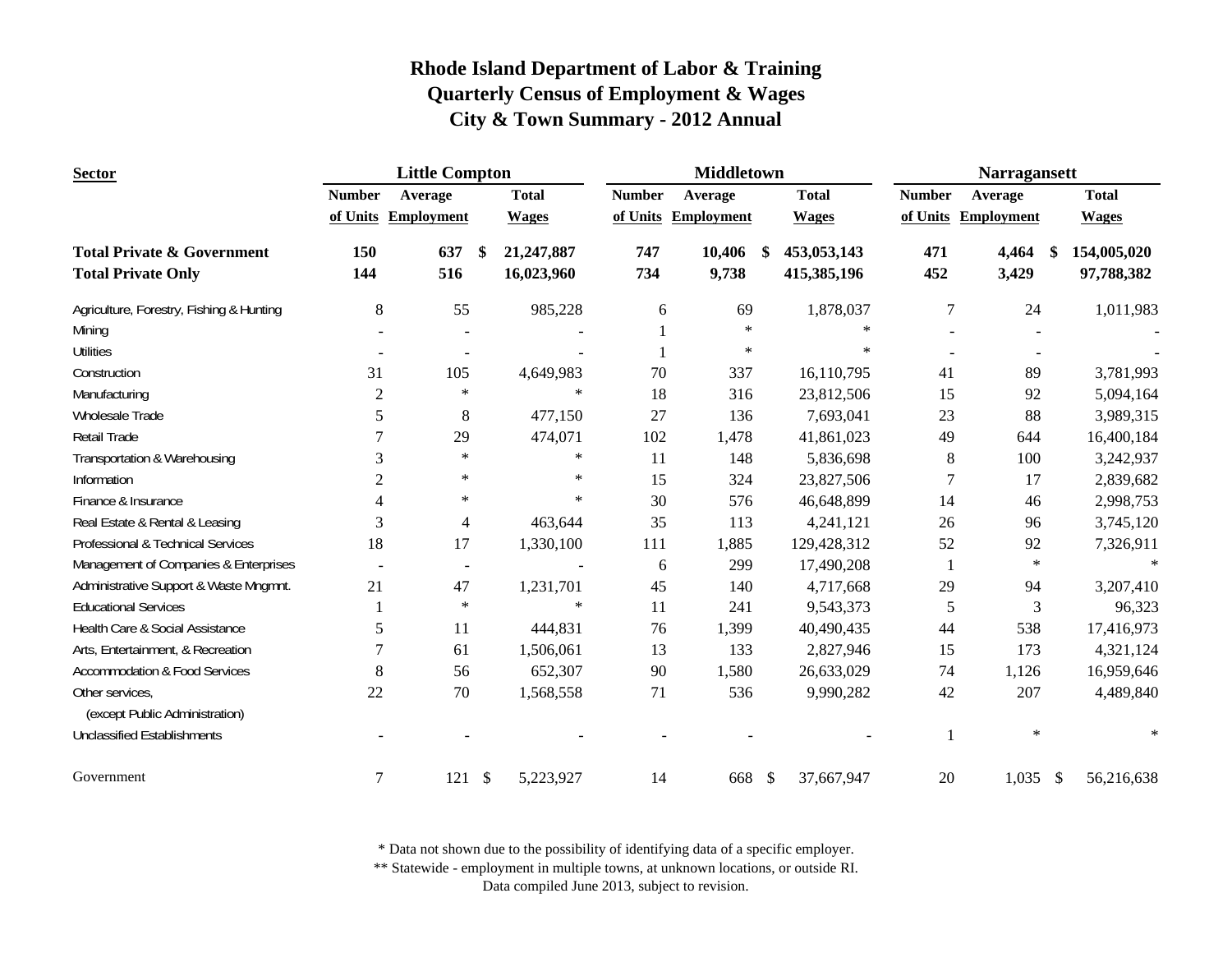| <b>Sector</b>                                                      |                | <b>Newport</b>      |                                  |                | <b>New Shoreham</b> |                                           | <b>North Kingstown</b> |                        |                              |
|--------------------------------------------------------------------|----------------|---------------------|----------------------------------|----------------|---------------------|-------------------------------------------|------------------------|------------------------|------------------------------|
|                                                                    | <b>Number</b>  | Average             | <b>Total</b>                     | <b>Number</b>  | Average             | <b>Total</b>                              | <b>Number</b>          | Average                | <b>Total</b>                 |
|                                                                    |                | of Units Employment | <b>Wages</b>                     |                | of Units Employment | <b>Wages</b>                              | of Units               | <b>Employment</b>      | <b>Wages</b>                 |
| <b>Total Private &amp; Government</b><br><b>Total Private Only</b> | 1,265<br>1,229 | 17,694<br>12,349    | 846,683,646<br>\$<br>405,535,978 | 217<br>203     | 909<br>788          | 30,252,860<br><sup>\$</sup><br>25,386,261 | 997<br>978             | 14,802<br>\$<br>13,387 | 676, 347, 140<br>603,207,499 |
| Agriculture, Forestry, Fishing & Hunting                           | 5              | 29                  | 1,128,697                        | 3              | $\ast$              | $\ast$                                    | 12                     | 69                     | 5,433,964                    |
| Mining                                                             |                |                     |                                  |                |                     |                                           |                        |                        |                              |
| <b>Utilities</b>                                                   |                | $\blacksquare$      |                                  | $\overline{2}$ | $\ast$              | $\ast$                                    | $\overline{c}$         | $\star$                | $\ast$                       |
| Construction                                                       | 88             | 413                 | 19,313,732                       | 33             | 56                  | 2,749,195                                 | 107                    | 383                    | 19,330,651                   |
| Manufacturing                                                      | 30             | 167                 | 6,328,447                        | 6              | 11                  | 229,567                                   | 66                     | 4,770                  | 290,404,555                  |
| <b>Wholesale Trade</b>                                             | 44             | 139                 | 9,411,809                        |                | $\ast$              | $\ast$                                    | 97                     | 674                    | 43,767,946                   |
| <b>Retail Trade</b>                                                | 200            | 1,457               | 33,478,416                       | 38             | 94                  | 2,785,221                                 | 104                    | 1,903                  | 50,102,677                   |
| Transportation & Warehousing                                       | 46             | 289                 | 7,441,588                        | 4              | 10                  | 217,013                                   | 39                     | 457                    | 17,306,699                   |
| Information                                                        | 24             | 230                 | 10,544,172                       | $\overline{c}$ | 7                   | 240,426                                   | 17                     | 132                    | 8,600,688                    |
| Finance & Insurance                                                | 42             | 186                 | 11,899,076                       |                | $\ast$              | $\ast$                                    | 40                     | 211                    | 11,799,468                   |
| Real Estate & Rental & Leasing                                     | 58             | 378                 | 13,946,283                       | 14             | 54                  | 1,387,637                                 | 23                     | 67                     | 2,871,424                    |
| Professional & Technical Services                                  | 143            | 593                 | 36,844,597                       | 5              | 18                  | 394,807                                   | 129                    | 394                    | 27,337,734                   |
| Management of Companies & Enterprises                              | 7              | $\star$             | $\ast$                           |                | 3                   | 264,118                                   | 12                     | 602                    | 28,069,720                   |
| Administrative Support & Waste Mngmnt.                             | 87             | 359                 | 13,619,711                       | 13             | 37                  | 1,318,547                                 | 67                     | 406                    | 12,684,634                   |
| <b>Educational Services</b>                                        | 15             | 690                 | 30,744,788                       |                | $\sim$              | 18,000                                    | 19                     | 101                    | 2,922,970                    |
| Health Care & Social Assistance                                    | 81             | 1,717               | 70,846,536                       | 3              | 13                  | 492,446                                   | 73                     | 1,552                  | 46,192,468                   |
| Arts, Entertainment, & Recreation                                  | 49             | 964                 | 26,804,875                       | 9              | $\ast$              | $\ast$                                    | 27                     | 258                    | 6,631,041                    |
| <b>Accommodation &amp; Food Services</b>                           | 176            | 3,806               | 85,003,608                       | 55             | 409                 | 11,195,719                                | 62                     | 928                    | 13,856,624                   |
| Other services,<br>(except Public Administration)                  | 139            | 773                 | 23,729,062                       | 13             | 23                  | 546,511                                   | 88                     | 411                    | 10,066,137                   |
| <b>Unclassified Establishments</b>                                 | $\overline{2}$ | $\ast$              | $\ast$                           |                |                     |                                           |                        | $\ast$                 | $\ast$                       |
| Government                                                         | 37             | 5,345               | 441,147,668<br>- \$              | 15             | 121                 | $\mathbb{S}$<br>4,866,599                 | 21                     | $1,415$ \$             | 73,139,641                   |

\* Data not shown due to the possibility of identifying data of a specific employer.

\*\* Statewide - employment in multiple towns, at unknown locations, or outside RI.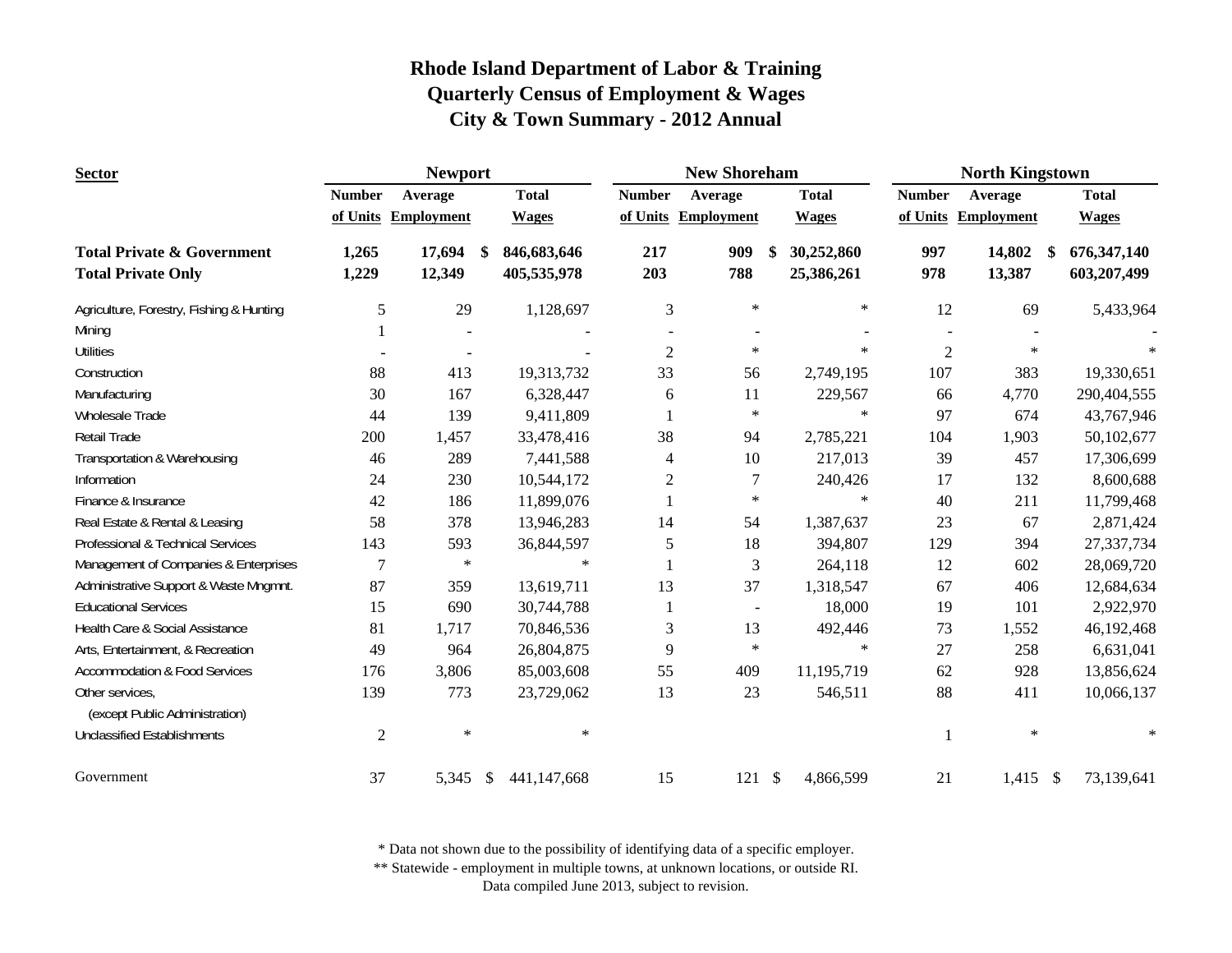| <b>Sector</b>                                     |                | <b>North Providence</b> |               | <b>North Smithfield</b> |                |                     |    | <b>Pawtucket</b> |                |                   |                                   |
|---------------------------------------------------|----------------|-------------------------|---------------|-------------------------|----------------|---------------------|----|------------------|----------------|-------------------|-----------------------------------|
|                                                   | <b>Number</b>  | Average                 |               | <b>Total</b>            | <b>Number</b>  | Average             |    | <b>Total</b>     | <b>Number</b>  | Average           | <b>Total</b>                      |
|                                                   |                | of Units Employment     |               | <b>Wages</b>            |                | of Units Employment |    | <b>Wages</b>     | of Units       | <b>Employment</b> | <b>Wages</b>                      |
| <b>Total Private &amp; Government</b>             | 713            | 6,931                   | -S            | 232,403,944             | 375            | 4,576               | -S | 155,168,762      | 1,524          | 23,440            | \$1,072,504,447                   |
| <b>Total Private Only</b>                         | 703            | 5,994                   |               | 186,156,078             | 366            | 4,205               |    | 136,366,964      | 1,501          | 21,451            | 947,075,837                       |
| Agriculture, Forestry, Fishing & Hunting          |                | $\ast$                  |               | $\star$                 | $\mathfrak{2}$ | $\ast$              |    | $\ast$           |                |                   |                                   |
| Mining                                            |                |                         |               |                         | $\mathbf{2}$   | $\ast$              |    | $\ast$           |                |                   |                                   |
| <b>Utilities</b>                                  |                |                         |               |                         |                |                     |    |                  | 3              | $\ast$            |                                   |
| Construction                                      | 77             | 206                     |               | 9,967,457               | 66             | 173                 |    | 6,686,209        | 130            | 1,008             | 54,812,023                        |
| Manufacturing                                     | 38             | 282                     |               | 10,485,678              | 18             | 534                 |    | 19,642,003       | 141            | 3,720             | 161,579,994                       |
| <b>Wholesale Trade</b>                            | 28             | 84                      |               | 4,178,908               | 23             | 139                 |    | 7,718,704        | 74             | 509               | 24,306,362                        |
| Retail Trade                                      | 101            | 926                     |               | 22,706,778              | 36             | 976                 |    | 24,776,617       | 167            | 1,397             | 39,369,320                        |
| Transportation & Warehousing                      | 16             | 117                     |               | 3,181,828               | 14             | 353                 |    | 14,367,678       | 40             | 544               | 23,459,963                        |
| Information                                       | 7              | 28                      |               | 1,125,371               | $\mathfrak{Z}$ | 12                  |    | 407,158          | 19             | 97                | 6,673,379                         |
| Finance & Insurance                               | 28             | 136                     |               | 6,033,095               | 12             | 43                  |    | 2,523,074        | 50             | 539               | 32,413,451                        |
| Real Estate & Rental & Leasing                    | 32             | 125                     |               | 4,026,403               | 11             | 25                  |    | 918,987          | 45             | 187               | 6,989,158                         |
| Professional & Technical Services                 | 56             | 193                     |               | 9,821,487               | 45             | 246                 |    | 14,252,150       | 132            | 670               | 34,329,788                        |
| Management of Companies & Enterprises             | $\overline{c}$ | $\ast$                  |               | $\star$                 | -1             | $\ast$              |    | $\ast$           | 10             | $\ast$            | $\ast$                            |
| Administrative Support & Waste Mngmnt.            | 50             | 409                     |               | 8,160,988               | 24             | 168                 |    | 5,628,834        | 99             | 1,932             | 55,303,497                        |
| <b>Educational Services</b>                       | 3              | 6                       |               | 85,433                  | 3              | 4                   |    | 71,840           | 29             | 368               | 12,169,326                        |
| Health Care & Social Assistance                   | 91             | 2,278                   |               | 85,405,149              | 46             | 855                 |    | 25,351,549       | 200            | 5,480             | 214,543,460                       |
| Arts, Entertainment, & Recreation                 | 7              | 59                      |               | 454,688                 | 8              | 39                  |    | 1,126,342        | 18             | 309               | 10,657,385                        |
| <b>Accommodation &amp; Food Services</b>          | 72             | 802                     |               | 11,400,048              | 21             | 434                 |    | 6,080,553        | 140            | 1,620             | 22,464,565                        |
| Other services.<br>(except Public Administration) | 99             | 322                     |               | 8,220,467               | 32             | 162                 |    | 4,483,500        | 203            | 1,281             | 30,780,972                        |
| <b>Unclassified Establishments</b>                |                | $\ast$                  |               | $\ast$                  |                |                     |    |                  | $\overline{2}$ | $\star$           | $\ast$                            |
| Government                                        | 11             | 938                     | $\mathcal{S}$ | 46,247,866              | 10             | 372 \$              |    | 18,801,798       | 25             | 1,989             | 125,428,610<br>$\mathbf{\hat{S}}$ |

\* Data not shown due to the possibility of identifying data of a specific employer.

\*\* Statewide - employment in multiple towns, at unknown locations, or outside RI.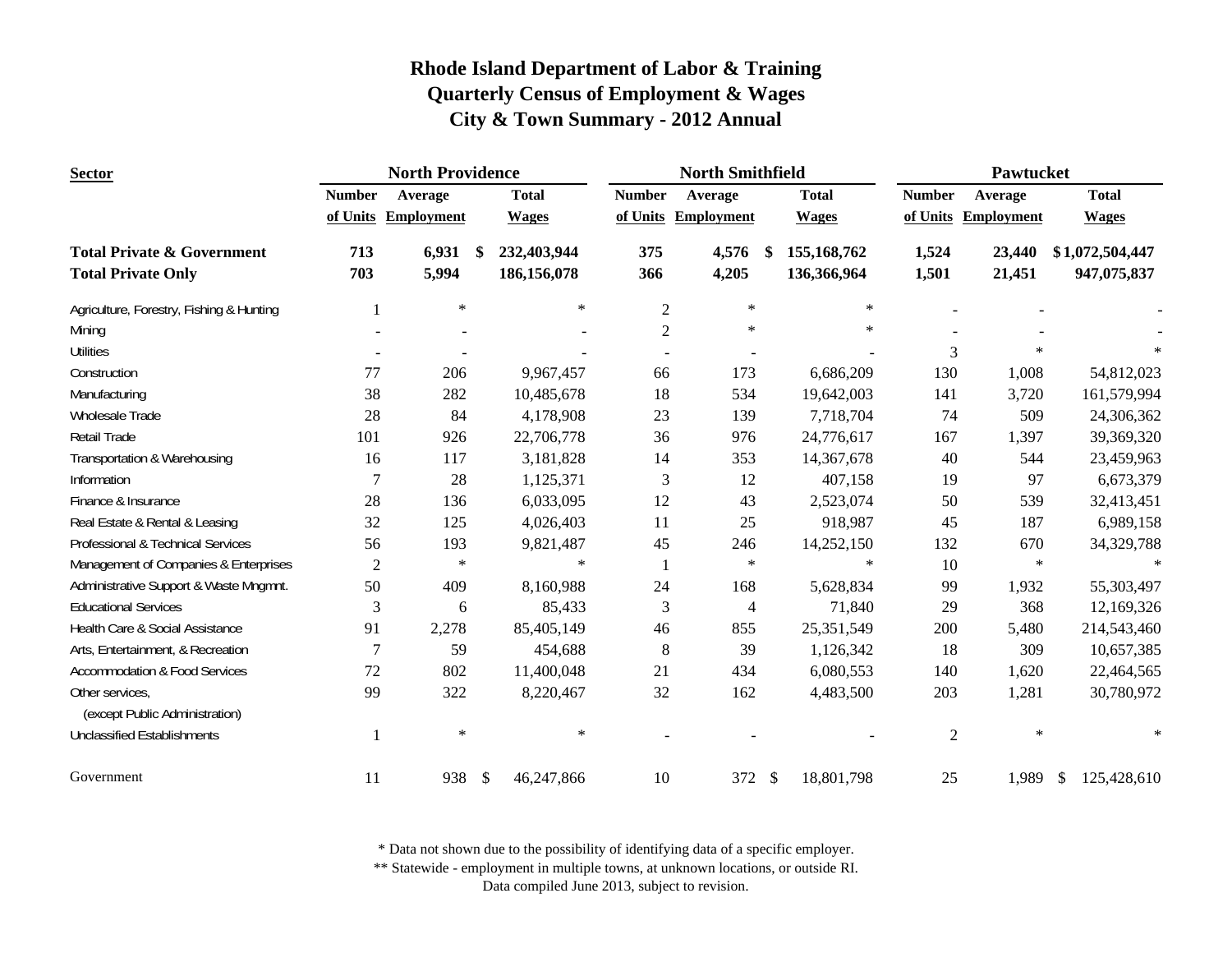| <b>Sector</b>                                     |               | Portsmouth        |                     |               | Providence        |                     | Richmond       |                          |                             |
|---------------------------------------------------|---------------|-------------------|---------------------|---------------|-------------------|---------------------|----------------|--------------------------|-----------------------------|
|                                                   | <b>Number</b> | Average           | <b>Total</b>        | <b>Number</b> | Average           | <b>Total</b>        | <b>Number</b>  | Average                  | <b>Total</b>                |
|                                                   | of Units      | <b>Employment</b> | <b>Wages</b>        | of Units      | <b>Employment</b> | <b>Wages</b>        | of Units       | Employment               | <b>Wages</b>                |
| <b>Total Private &amp; Government</b>             | 524           | 5,617             | 285,230,338<br>- \$ | 5,549         | 106,745           | 5,576,798,367<br>-S | 152            | 1,891                    | 74,402,018<br>- \$          |
| <b>Total Private Only</b>                         | 508           | 4,999             | 252,486,577         | 5,440         | 92,379            | 4,627,280,992       | 145            | 1,207                    | 34,776,699                  |
| Agriculture, Forestry, Fishing & Hunting          | 16            | 43                | 1,085,465           |               | $\ast$            | $\ast$              | 8              | 42                       | 1,692,645                   |
| Mining                                            |               |                   |                     |               | $\star$           | $\ast$              |                | $\ast$                   | $\ast$                      |
| <b>Utilities</b>                                  |               | $\ast$            | $\ast$              | 6             | 573               | 49,187,975          |                |                          |                             |
| Construction                                      | 69            | 268               | 12,384,403          | 266           | 1,790             | 118,458,708         | 23             | 75                       | 3,216,714                   |
| Manufacturing                                     | 22            | 1,589             | 136,944,124         | 254           | 4,240             | 169,196,665         | 4              | $\ast$                   |                             |
| <b>Wholesale Trade</b>                            | 27            | 112               | 7,327,220           | 209           | 2,685             | 170,884,927         | 6              | $\ast$                   | $\ast$                      |
| Retail Trade                                      | 56            | 474               | 13,161,192          | 622           | 6,777             | 153,653,164         | 20             | 291                      | 7,434,214                   |
| Transportation & Warehousing                      | 8             | 75                | 2,187,968           | 75            | 627               | 25,008,307          | 3              | $\ast$                   |                             |
| Information                                       | 11            | 75                | 4,870,337           | 152           | 3,153             | 229,624,847         |                | $\ast$                   | $\ast$                      |
| Finance & Insurance                               | 18            | 66                | 3,958,584           | 314           | 4,781             | 481,593,176         | 5              | 50                       | 1,851,549                   |
| Real Estate & Rental & Leasing                    | 14            | 138               | 4,445,045           | 189           | 1,408             | 62,318,627          |                | $\sim$                   |                             |
| Professional & Technical Services                 | 67            | 144               | 9,180,255           | 903           | 6,303             | 461,888,796         | 10             | 57                       | 2,712,758                   |
| Management of Companies & Enterprises             | 3             | $\ast$            | $\star$             | 42            | 1,787             | 244,221,192         | $\blacksquare$ | $\overline{\phantom{a}}$ |                             |
| Administrative Support & Waste Mngmnt.            | 33            | 236               | 6,925,011           | 304           | 7,251             | 203,862,900         | 15             | 65                       | 1,775,141                   |
| <b>Educational Services</b>                       | 18            | 272               | 10,331,048          | 112           | 11,302            | 579,327,570         | $\overline{2}$ | $\ast$                   | $\ast$                      |
| Health Care & Social Assistance                   | 41            | 761               | 22,752,163          | 609           | 25,405            | 1,345,759,315       | 11             | 88                       | 2,898,320                   |
| Arts, Entertainment, & Recreation                 | 10            | 100               | 2,542,041           | 56            | 916               | 22,442,068          | 6              | 100                      | 1,543,070                   |
| <b>Accommodation &amp; Food Services</b>          | 41            | 457               | 8,080,579           | 544           | 8,902             | 169,813,561         | 20             | 262                      | 3,718,408                   |
| Other services,<br>(except Public Administration) | 57            | 182               | 5,907,122           | 778           | 4,468             | 139,623,260         | 12             | 26                       | 573,746                     |
| <b>Unclassified Establishments</b>                |               |                   |                     | 4             | $\ast$            | $\ast$              |                |                          |                             |
| Government                                        | 17            | 618 \$            | 32,743,761          | 110           | 14,366 \$         | 949,517,375         | 8              | 684                      | 39,625,319<br>$\mathcal{S}$ |

\* Data not shown due to the possibility of identifying data of a specific employer.

\*\* Statewide - employment in multiple towns, at unknown locations, or outside RI.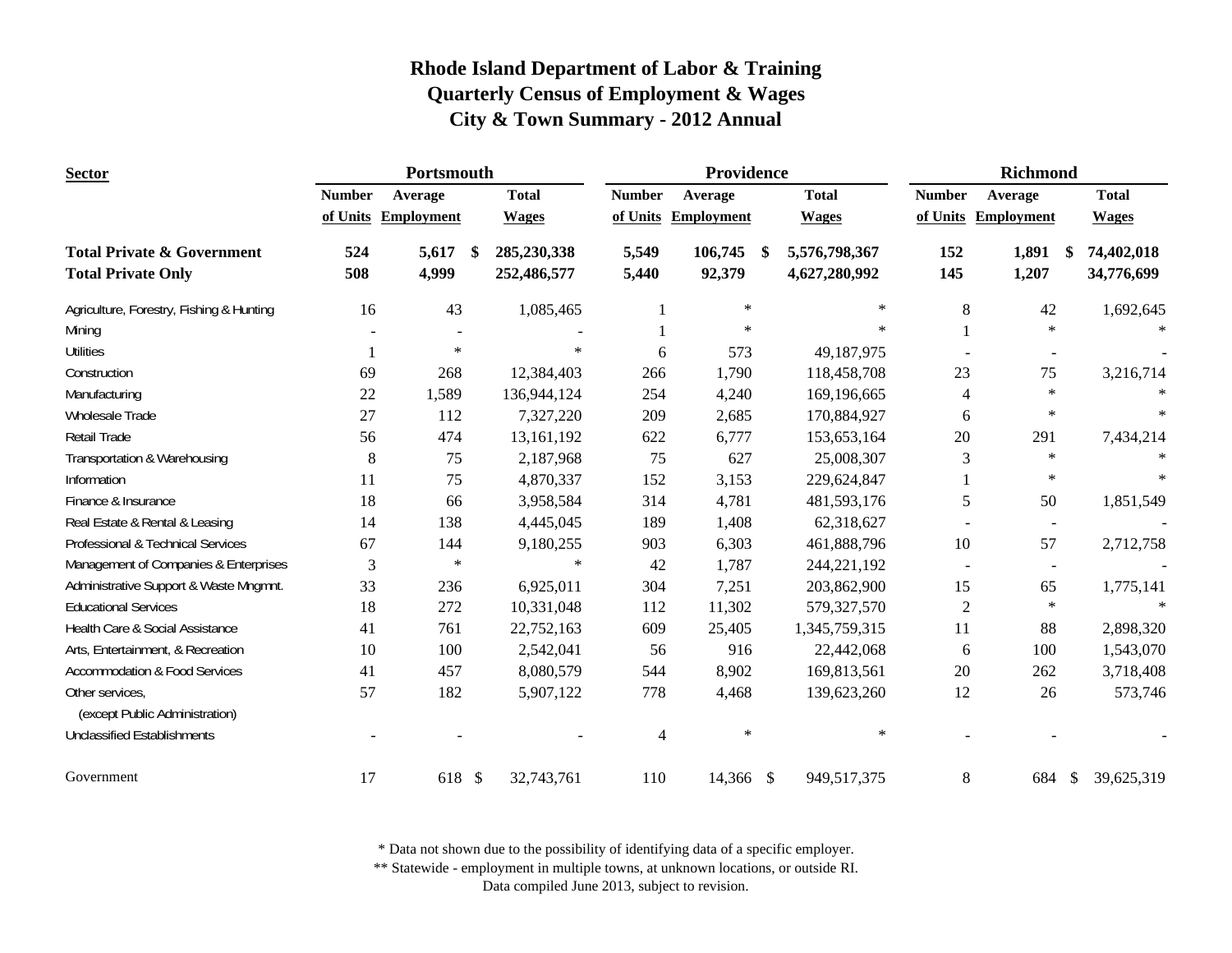| <b>Sector</b>                                                      |               | <b>Scituate</b>      |                          |               | <b>Smithfield</b>   |                                | <b>South Kingstown</b> |                                  |                            |
|--------------------------------------------------------------------|---------------|----------------------|--------------------------|---------------|---------------------|--------------------------------|------------------------|----------------------------------|----------------------------|
|                                                                    | <b>Number</b> | Average              | <b>Total</b>             | <b>Number</b> | Average             | <b>Total</b>                   | <b>Number</b>          | Average                          | <b>Total</b>               |
|                                                                    |               | of Units Employment  | <b>Wages</b>             |               | of Units Employment | <b>Wages</b>                   |                        | of Units Employment              | <b>Wages</b>               |
| <b>Total Private &amp; Government</b><br><b>Total Private Only</b> | 264<br>251    | 1,564<br>-SS<br>958  | 61,383,031<br>27,077,130 | 849<br>834    | 14,828<br>14,248    | \$1,009,023,876<br>976,630,412 | 982<br>958             | 13,536<br><sup>\$</sup><br>9,698 | 576,479,485<br>378,628,939 |
| Agriculture, Forestry, Fishing & Hunting                           | 11            | 53                   | 1,129,720                | 3             | $\ast$              | $\ast$                         | 17                     | 68                               | 2,027,502                  |
| Mining                                                             |               |                      |                          |               | $\ast$              | $\ast$                         |                        | $\star$                          |                            |
| <b>Utilities</b>                                                   |               |                      |                          |               |                     |                                | 3                      | $\ast$                           |                            |
| Construction                                                       | 62            | 172                  | 6,461,618                | 139           | 935                 | 55,598,388                     | 110                    | 305                              | 13,467,214                 |
| Manufacturing                                                      | 10            | 19                   | 658,589                  | 68            | 1,479               | 79,219,385                     | 26                     | 583                              | 43,045,482                 |
| Wholesale Trade                                                    | 9             | 31                   | 1,261,096                | 60            | 833                 | 57,344,249                     | 53                     | 783                              | 62, 203, 122               |
| <b>Retail Trade</b>                                                | 17            | 176                  | 4,296,372                | 116           | 1,914               | 43,716,250                     | 118                    | 1,287                            | 37,587,122                 |
| Transportation & Warehousing                                       | 11            | 12                   | 463,863                  | 15            | 76                  | 3,917,893                      | 9                      | 136                              | 2,975,203                  |
| Information                                                        | 7             | 23                   | 564,974                  | 17            | 193                 | 13,879,050                     | 19                     | 171                              | 8,832,812                  |
| Finance & Insurance                                                | 6             | 7                    | 378,255                  | 46            | 3,448               | 489,794,248                    | 36                     | 289                              | 16,732,201                 |
| Real Estate & Rental & Leasing                                     | 9             | 20                   | 568,454                  | 19            | 69                  | 3,659,080                      | 21                     | 193                              | 4,155,906                  |
| Professional & Technical Services                                  | 31            | 86                   | 4,084,937                | 81            | 328                 | 20,356,407                     | 104                    | 327                              | 19,958,577                 |
| Management of Companies & Enterprises                              |               | $\blacksquare$       | $\overline{a}$           | 6             | 239                 | 51,093,531                     | $\overline{4}$         | 16                               | 1,746,934                  |
| Administrative Support & Waste Mngmnt.                             | $20\,$        | 34                   | 938,732                  | 44            | 564                 | 29,794,471                     | 76                     | 278                              | 8,605,394                  |
| <b>Educational Services</b>                                        | $\ast$        | $\ast$               | $\ast$                   | 10            | $\ast$              | $\ast$                         | 26                     | 296                              | 9,507,394                  |
| Health Care & Social Assistance                                    | 20            | 91                   | 2,214,868                | 62            | 1,559               | 43,171,332                     | 108                    | 2,609                            | 100,193,837                |
| Arts, Entertainment, & Recreation                                  | 3             | 14                   | 130,191                  | 12            | 47                  | 923,192                        | 31                     | 217                              | 5,072,139                  |
| <b>Accommodation &amp; Food Services</b>                           | 16            | 148                  | 1,893,379                | 70            | 1,105               | 19,212,207                     | 101                    | 1,394                            | 22,212,884                 |
| Other services,<br>(except Public Administration)                  | 21            | 70                   | 1,905,516                | 70            | 631                 | 18,922,109                     | 101                    | 722                              | 18,919,106                 |
| <b>Unclassified Establishments</b>                                 | $\ast$        | $\ast$               | $\ast$                   |               |                     |                                |                        |                                  |                            |
| Government                                                         | 14            | 606<br>$\mathcal{S}$ | 34,305,901               | 16            | 580 \$              | 32,393,464                     | 25                     | 3,838 \$                         | 197,850,546                |

\* Data not shown due to the possibility of identifying data of a specific employer.

\*\* Statewide - employment in multiple towns, at unknown locations, or outside RI.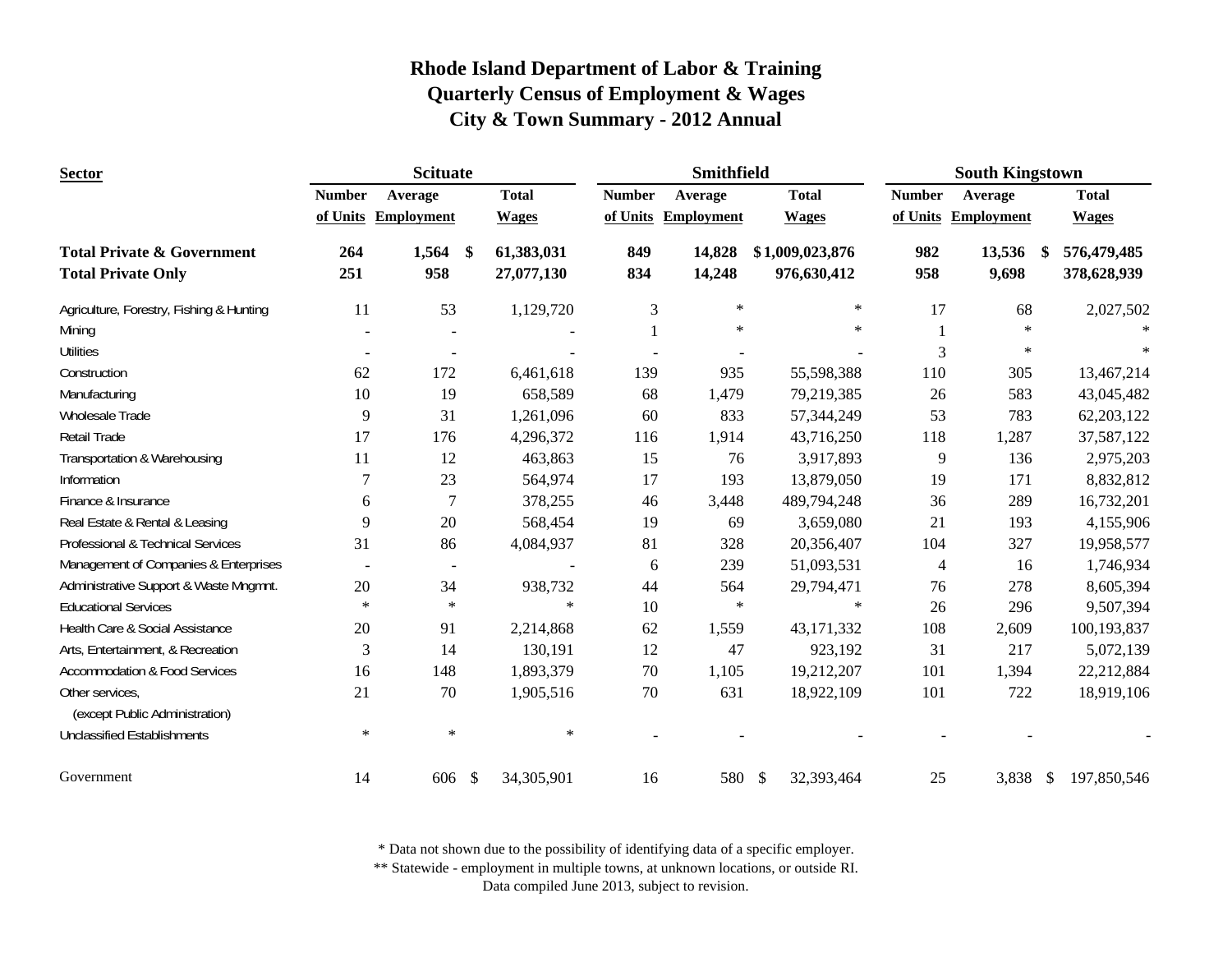| <b>Sector</b>                            |                          | <b>Tiverton</b>   |                             |                | <b>Warren</b>     |                            | <b>Warwick</b> |                     |               |  |
|------------------------------------------|--------------------------|-------------------|-----------------------------|----------------|-------------------|----------------------------|----------------|---------------------|---------------|--|
|                                          | <b>Number</b>            | Average           | <b>Total</b>                | <b>Number</b>  | Average           | <b>Total</b>               | <b>Number</b>  | Average             | <b>Total</b>  |  |
|                                          | of Units                 | <b>Employment</b> | <b>Wages</b>                | of Units       | <b>Employment</b> | <b>Wages</b>               |                | of Units Employment | <b>Wages</b>  |  |
| <b>Total Private &amp; Government</b>    | 355                      | 2,556             | 85,261,511<br>\$            | 373            | 3,426             | 114,308,459<br>\$          | 3,085          | 47,420<br>-S        | 2,021,210,850 |  |
| <b>Total Private Only</b>                | 340                      | 2,050             | 64,963,272                  | 366            | 3,275             | 107,014,069                | 3,050          | 43,416              | 1,765,956,319 |  |
| Agriculture, Forestry, Fishing & Hunting | 8                        | 22                | 364,571                     | $\overline{2}$ | $\ast$            | $\ast$                     | $\overline{4}$ | $\ast$              | $\ast$        |  |
| Mining                                   |                          | $\ast$            | $\ast$                      |                |                   |                            |                |                     |               |  |
| <b>Utilities</b>                         | 3                        | $\ast$            | $\ast$                      | $\blacksquare$ |                   |                            |                |                     |               |  |
| Construction                             | 45                       | 150               | 6,147,374                   | 50             | 143               | 5,922,055                  | 288            | 1,854               | 99,689,642    |  |
| Manufacturing                            | 12                       | 58                | 1,439,713                   | 37             | 569               | 25,974,454                 | 134            | 3,068               | 159,720,157   |  |
| Wholesale Trade                          | 23                       | 128               | 5,800,407                   | 17             | 132               | 8,150,838                  | 190            | 1,702               | 96,089,453    |  |
| Retail Trade                             | 47                       | 485               | 18,259,496                  | 41             | 271               | 6,094,204                  | 408            | 7,565               | 207, 197, 842 |  |
| Transportation & Warehousing             | 8                        | 71                | 1,494,752                   | 5              | 281               | 6,574,174                  | 82             | 1,968               | 79,694,630    |  |
| Information                              | 4                        | $\ast$            | $\ast$                      | 5              | 43                | 1,943,158                  | 47             | 526                 | 25,307,340    |  |
| Finance & Insurance                      | 12                       | 54                | 2,376,203                   | 14             | 164               | 5,796,688                  | 190            | 3,280               | 211,500,596   |  |
| Real Estate & Rental & Leasing           | 6                        | 9                 | 451,162                     | 9              | 19                | 512,074                    | 110            | 1,076               | 37,829,178    |  |
| Professional & Technical Services        | 37                       | 113               | 6,618,331                   | 27             | 95                | 4,252,489                  | 368            | 1,909               | 104,939,928   |  |
| Management of Companies & Enterprises    | -1                       | $\ast$            | $\ast$                      |                | $\ast$            | $\ast$                     | 30             | 1,334               | 108,166,920   |  |
| Administrative Support & Waste Mngmnt.   | 25                       | 54                | 1,599,397                   | 24             | 127               | 3,517,063                  | 219            | 1,898               | 64,390,687    |  |
| <b>Educational Services</b>              | $\overline{\mathcal{L}}$ | $\ast$            | $\ast$                      | 6              | 61                | 2,310,758                  | 35             | 946                 | 37,899,359    |  |
| Health Care & Social Assistance          | 30                       | 331               | 10,474,956                  | 35             | 596               | 24,049,503                 | 350            | 8,914               | 386,464,213   |  |
| Arts, Entertainment, & Recreation        | 5                        | 27                | 538,545                     | 6              | 55                | 759,200                    | 36             | 476                 | 10,920,042    |  |
| <b>Accommodation &amp; Food Services</b> | 29                       | 397               | 5,292,622                   | 41             | 565               | 7,499,134                  | 243            | 5,139               | 87,288,392    |  |
| Other services,                          | 42                       | 114               | 2,181,165                   | 47             | 153               | 3,616,955                  | 315            | 1,748               | 48,601,645    |  |
| (except Public Administration)           |                          |                   |                             |                |                   |                            |                |                     |               |  |
| <b>Unclassified Establishments</b>       |                          |                   |                             |                |                   |                            | $\mathfrak{2}$ | $\ast$              | $\ast$        |  |
| Government                               | 15                       | 506               | $\mathcal{S}$<br>20,298,239 | 8              | 151               | $\mathcal{S}$<br>7,294,390 | 35             | 4,004 \$            | 255, 254, 531 |  |

\* Data not shown due to the possibility of identifying data of a specific employer.

\*\* Statewide - employment in multiple towns, at unknown locations, or outside RI.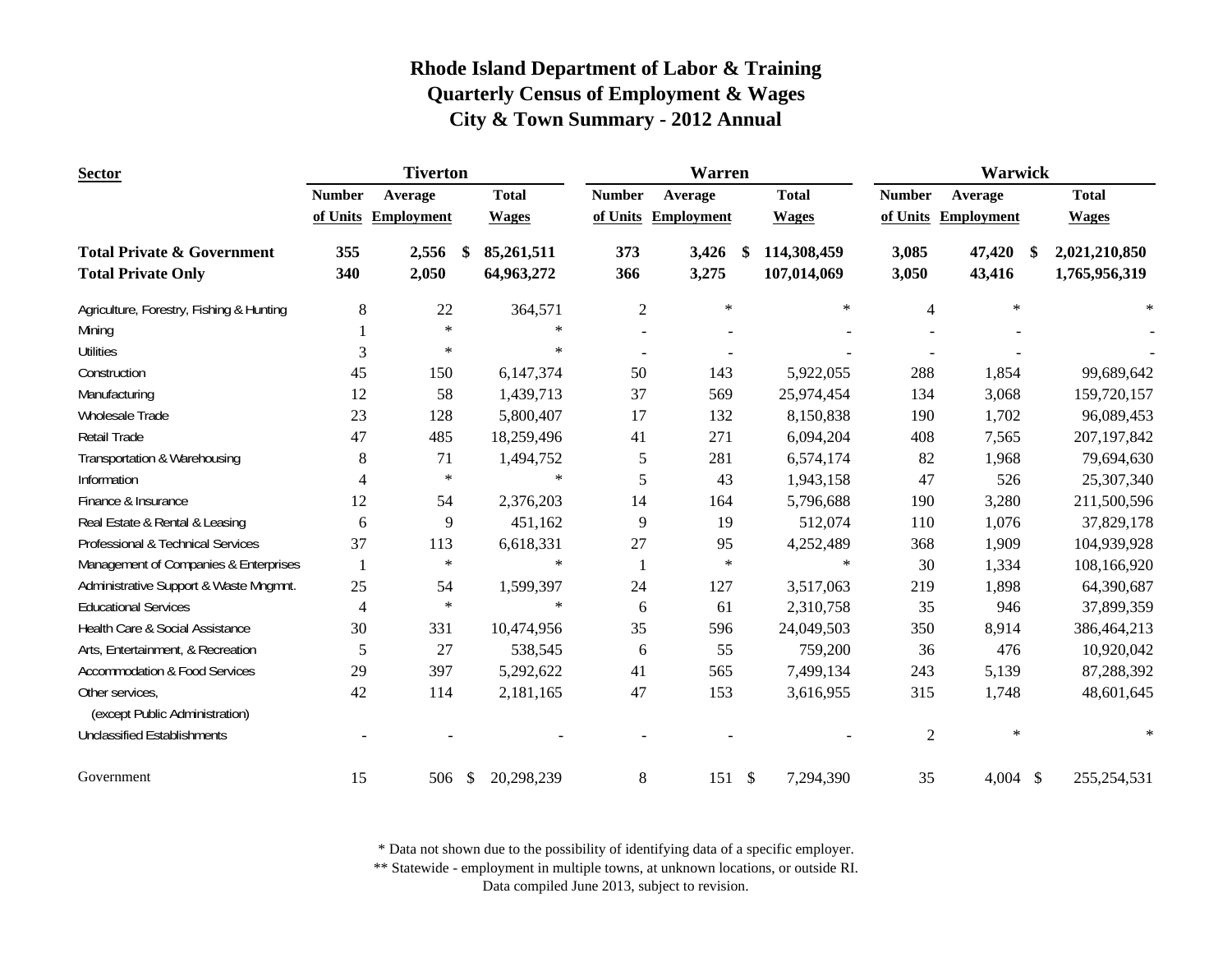| <b>Sector</b>                                     | Westerly       |                     |    |              |                  | <b>West Greenwich</b> |               |               | <b>West Warwick</b> |                        |     |              |
|---------------------------------------------------|----------------|---------------------|----|--------------|------------------|-----------------------|---------------|---------------|---------------------|------------------------|-----|--------------|
|                                                   | <b>Number</b>  | Average             |    | <b>Total</b> | <b>Number</b>    | Average               |               | <b>Total</b>  | <b>Number</b>       | Average                |     | <b>Total</b> |
|                                                   |                | of Units Employment |    | <b>Wages</b> |                  | of Units Employment   |               | <b>Wages</b>  |                     | of Units Employment    |     | <b>Wages</b> |
| <b>Total Private &amp; Government</b>             | 858            | 9,613               | S. | 337,786,111  | 192              | 3,051                 | <sup>\$</sup> | 214, 135, 672 | 591                 | 7,601<br><sup>\$</sup> |     | 332,381,826  |
| <b>Total Private Only</b>                         | 840            | 8,553               |    | 288,431,548  | 182              | 2,667                 |               | 195,074,097   | 576                 | 6,624                  |     | 277,375,330  |
| Agriculture, Forestry, Fishing & Hunting          | $\mathfrak{2}$ | $\ast$              |    | $\star$      | $\sqrt{2}$       | $\ast$                |               | $\ast$        |                     |                        |     |              |
| Mining                                            | 3              | $\ast$              |    | $\ast$       |                  | $\ast$                |               | $*$           |                     |                        |     |              |
| <b>Utilities</b>                                  |                |                     |    |              |                  |                       |               |               |                     |                        |     |              |
| Construction                                      | 86             | 236                 |    | 10,051,533   | 40               | 101                   |               | 4,514,007     | 73                  | 237                    |     | 9,157,123    |
| Manufacturing                                     | 32             | 536                 |    | 26,037,306   | 10               | 1,117                 |               | 113,748,768   | 31                  | 1,275                  |     | 63,882,802   |
| Wholesale Trade                                   | 30             | 70                  |    | 3,317,464    | 13               | 238                   |               | 14,538,716    | 31                  | 255                    |     | 14,187,019   |
| Retail Trade                                      | 136            | 1,871               |    | 46,608,918   | 12               | 59                    |               | 1,156,213     | 93                  | 958                    |     | 26,861,669   |
| Transportation & Warehousing                      | 10             | 62                  |    | 2,086,367    | 6                | 173                   |               | 7,570,621     | 11                  | 312                    |     | 10,785,663   |
| Information                                       | 16             | 188                 |    | 10,059,063   | 3                | 12                    |               | 1,644,732     | 6                   | $\ast$                 |     |              |
| Finance & Insurance                               | 28             | 337                 |    | 18,692,472   | 7                | 28                    |               | 1,198,833     | 23                  | 616                    |     | 33,761,255   |
| Real Estate & Rental & Leasing                    | 24             | 79                  |    | 2,510,826    | 3                | $\ast$                |               | $\ast$        | 24                  | 72                     |     | 2,354,667    |
| Professional & Technical Services                 | 69             | 215                 |    | 11,131,458   | 25               | $\ast$                |               | $\ast$        | 51                  | 121                    |     | 6,475,567    |
| Management of Companies & Enterprises             | $8\,$          | $\ast$              |    | $\ast$       | $\sim$           |                       |               |               | $\overline{2}$      | $\ast$                 |     | $\ast$       |
| Administrative Support & Waste Mngmnt.            | 50             | 194                 |    | 6,467,638    | 20               | 99                    |               | 3,511,021     | 24                  | 146                    |     | 3,926,494    |
| <b>Educational Services</b>                       | 11             | 85                  |    | 1,614,457    | $\boldsymbol{2}$ | $\ast$                |               | $\ast$        | 9                   | 53                     |     | 1,204,469    |
| Health Care & Social Assistance                   | 110            | 2,073               |    | 80,751,206   | 9                | 120                   |               | 2,816,708     | 42                  | 625                    |     | 20,905,737   |
| Arts, Entertainment, & Recreation                 | 35             | 436                 |    | 9,670,569    | $\boldsymbol{2}$ | $\ast$                |               | $\ast$        | 11                  | 33                     |     | 1,153,646    |
| <b>Accommodation &amp; Food Services</b>          | 103            | 1,528               |    | 29,471,741   | 21               | 230                   |               | 3,947,419     | 66                  | 675                    |     | 9,862,108    |
| Other services,<br>(except Public Administration) | 88             | 297                 |    | 6,692,149    | $10\,$           | 23                    |               | 672,685       | 83                  | 305                    |     | 7,506,917    |
| <b>Unclassified Establishments</b>                |                | $\ast$              |    | $\ast$       | $\mathbf{1}$     | $\ast$                |               | $\ast$        |                     | $\ast$                 |     | $\ast$       |
| Government                                        | 19             | $1,060$ \$          |    | 49,354,563   | 11               | 384 \$                |               | 19,061,575    | 16                  | 977                    | -\$ | 55,006,496   |

\* Data not shown due to the possibility of identifying data of a specific employer.

\*\* Statewide - employment in multiple towns, at unknown locations, or outside RI.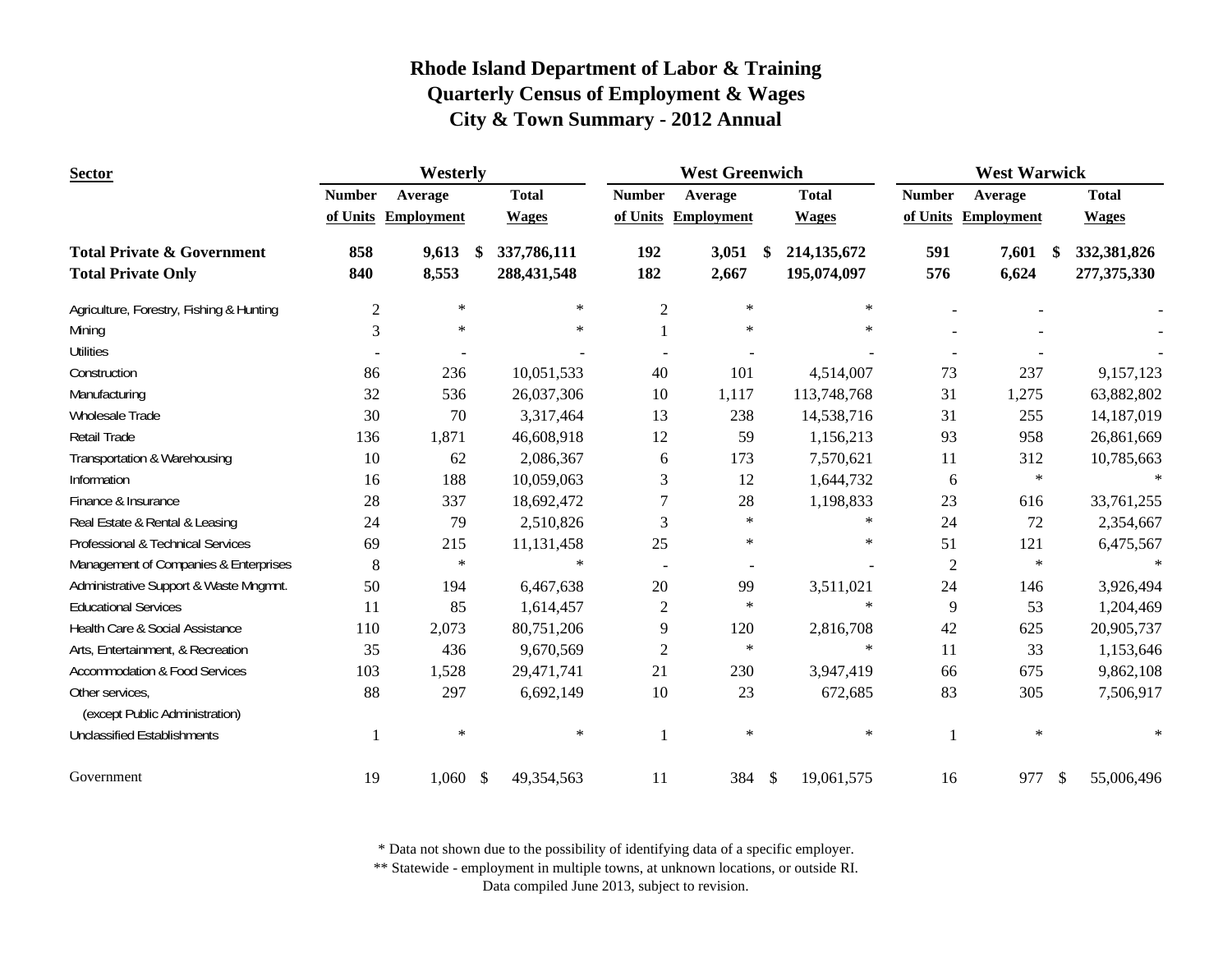| <b>Sector</b>                            |                | Woonsocket        |               |              | Statewide **  |                   |               |              |  |
|------------------------------------------|----------------|-------------------|---------------|--------------|---------------|-------------------|---------------|--------------|--|
|                                          | <b>Number</b>  | Average           |               | <b>Total</b> | <b>Number</b> | Average           |               | <b>Total</b> |  |
|                                          | of Units       | <b>Employment</b> |               | <b>Wages</b> | of Units      | <b>Employment</b> |               | <b>Wages</b> |  |
| <b>Total Private &amp; Government</b>    | 849            | 14,194            | <sup>\$</sup> | 787,596,561  | 3,575         | 9,253             | \$            | 623,093,918  |  |
| <b>Total Private Only</b>                | 830            | 12,715            |               | 706,769,985  | 3,569         | 9,199             |               | 618,245,559  |  |
| Agriculture, Forestry, Fishing & Hunting |                |                   |               |              | $\mathbf{2}$  | $\ast$            |               | $\ast$       |  |
| Mining                                   |                |                   |               |              |               |                   |               |              |  |
| <b>Utilities</b>                         | $\overline{2}$ | $\ast$            |               | $\ast$       | 4             | $\ast$            |               | $\ast$       |  |
| Construction                             | 64             | 315               |               | 14,091,672   | 292           | 680               |               | 40,423,643   |  |
| Manufacturing                            | 58             | 1,047             |               | 43,959,134   | 21            | 106               |               | 6,339,523    |  |
| Wholesale Trade                          | 41             | 408               |               | 24,626,867   | 1,282         | 2,171             |               | 198,609,806  |  |
| Retail Trade                             | 115            | 1,216             |               | 30,991,886   | 102           | 715               |               | 55,132,521   |  |
| Transportation & Warehousing             | 13             | $\ast$            |               | $\ast$       | 41            | 109               |               | 5,361,844    |  |
| Information                              | 7              | 51                |               | 1,604,009    | 202           | 419               |               | 35,181,917   |  |
| Finance & Insurance                      | 26             | 176               |               | 10,609,638   | 155           | 443               |               | 39,164,859   |  |
| Real Estate & Rental & Leasing           | 32             | 146               |               | 4,343,152    | 39            | 115               |               | 7,189,873    |  |
| Professional & Technical Services        | 77             | 422               |               | 30,444,934   | 648           | 1,222             |               | 90,450,900   |  |
| Management of Companies & Enterprises    | 12             | $\ast$            |               | $\ast$       | 52            | 154               |               | 10,548,098   |  |
| Administrative Support & Waste Mngmnt.   | 36             | 358               |               | 11,711,543   | 397           | 2,235             |               | 87,886,462   |  |
| <b>Educational Services</b>              | 13             | 332               |               | 12,677,002   | 81            | 145               |               | 5,247,078    |  |
| Health Care & Social Assistance          | 117            | 3,987             |               | 136,793,702  | 71            | 296               |               | 21,403,742   |  |
| Arts, Entertainment, & Recreation        | 7              | 91                |               | 1,503,960    | 23            | 34                |               | 1,750,481    |  |
| <b>Accommodation &amp; Food Services</b> | 105            | 1,118             |               | 15,892,959   | 34            | 141               |               | 3,070,583    |  |
| Other services,                          | 108            | 458               |               | 9,409,455    | 108           | 186               |               | 8,882,053    |  |
| (except Public Administration)           |                |                   |               |              |               |                   |               |              |  |
| <b>Unclassified Establishments</b>       |                |                   |               |              | 31            | 23                |               | 658,031      |  |
| Government                               | 20             | 1,479             | \$            | 80,826,576   | 7             | 54                | $\mathcal{S}$ | 4,848,359    |  |

\* Data not shown due to the possibility of identifying data of a specific employer.

\*\* Statewide - employment in multiple towns, at unknown locations, or outside RI.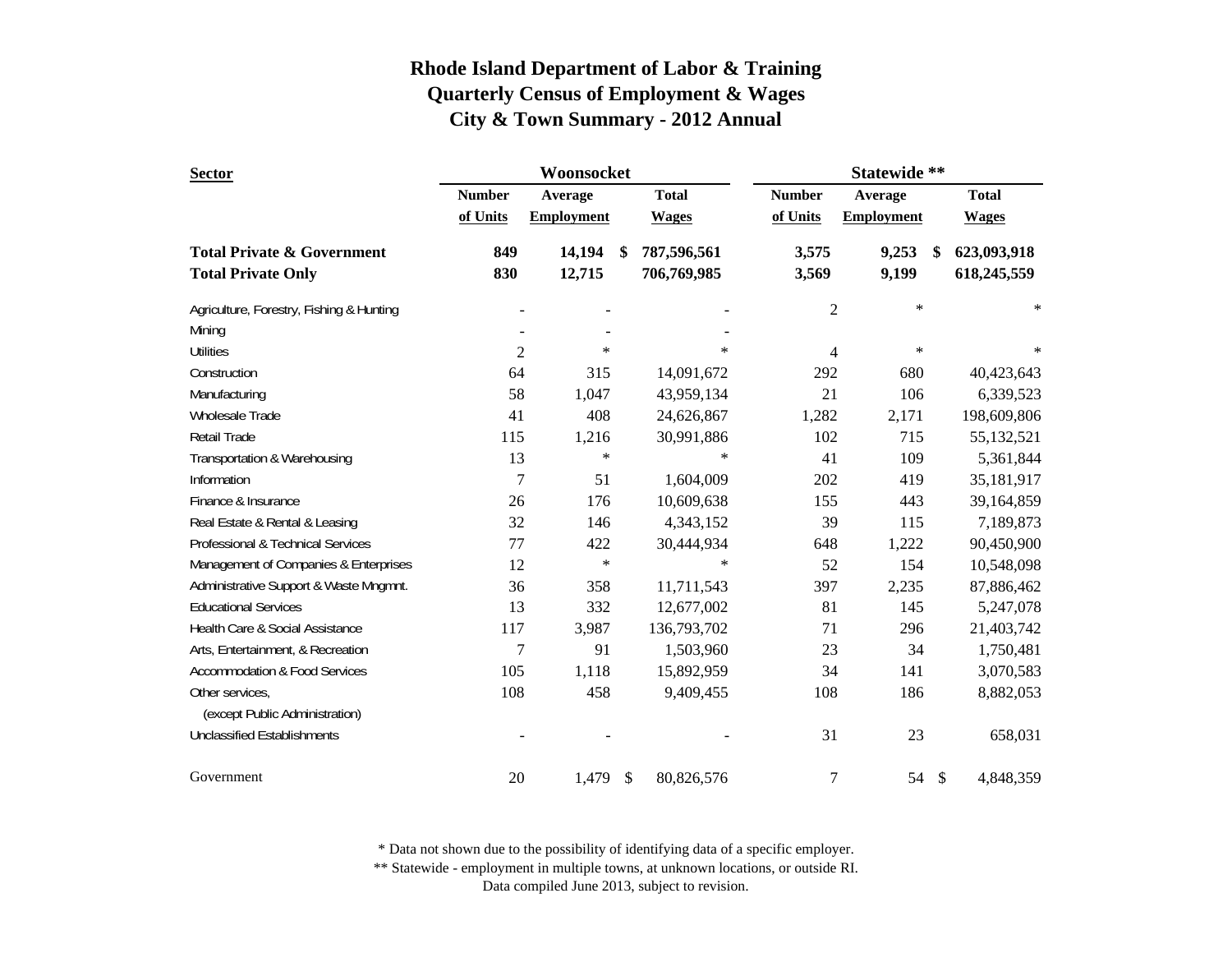| <b>Sector</b>                                     |               | <b>Bristol County</b> |              |                | <b>Kent County</b>  |               | <b>Newport County</b> |                     |               |  |
|---------------------------------------------------|---------------|-----------------------|--------------|----------------|---------------------|---------------|-----------------------|---------------------|---------------|--|
|                                                   | <b>Number</b> | Average               | <b>Total</b> | <b>Number</b>  | Average             | <b>Total</b>  | <b>Number</b>         | Average             | <b>Total</b>  |  |
|                                                   |               | of Units Employment   | <b>Wages</b> |                | of Units Employment | <b>Wages</b>  |                       | of Units Employment | <b>Wages</b>  |  |
| <b>Total Private &amp; Government</b>             | 1,423         | 13,414 \$             | 495,668,021  | 5,314          | 72,615 \$           | 3,132,103,506 | 3,251                 | 38,177 \$           | 1,741,714,927 |  |
| <b>Total Private Only</b>                         | 1,387         | 11,490                | 395,493,955  | 5,221          | 65,245              | 2,709,266,818 | 3,150                 | 30,628              | 1,193,034,968 |  |
| Agriculture, Forestry, Fishing & Hunting          | 6             | 10                    | 148,859      | 11             | 38                  | 774,938       | 45                    | 221                 | 5,484,758     |  |
| Mining                                            |               |                       |              | $\overline{2}$ | $\ast$              | $\ast$        | 4                     | $\ast$              | $\ast$        |  |
| <b>Utilities</b>                                  | $\ast$        | $\ast$                | $\ast$       |                |                     |               | 5                     | 45                  | 3,731,190     |  |
| Construction                                      | 185           | 560                   | 24,505,719   | 576            | 2,816               | 148,950,499   | 324                   | 1,397               | 67,876,107    |  |
| Manufacturing                                     | 108           | 1,633                 | 70,341,187   | 239            | 6,222               | 383,274,601   | 89                    | 2,160               | 169,219,504   |  |
| Wholesale Trade                                   | 78            | 277                   | 20,861,183   | 326            | 2,610               | 160,806,113   | 139                   | 562                 | 35,014,605    |  |
| <b>Retail Trade</b>                               | 134           | 1,182                 | 28,780,430   | 668            | 11,022              | 302,230,860   | 427                   | 4,026               | 109,425,163   |  |
| Transportation & Warehousing                      | 14            | 300                   | 7,131,088    | 115            | 2,802               | 111,190,093   | 79                    | 588                 | 17,273,399    |  |
| Information                                       | 27            | 98                    | 5,388,168    | 81             | 1,443               | 90,894,074    | 64                    | 645                 | 39,943,581    |  |
| Finance & Insurance                               | 56            | 369                   | 17,949,061   | 288            | 4,313               | 269, 257, 713 | 110                   | 920                 | 66,850,036    |  |
| Real Estate & Rental & Leasing                    | 39            | 102                   | 3,641,141    | 184            | 1,327               | 48,594,910    | 123                   | 663                 | 24,082,412    |  |
| Professional & Technical Services                 | 145           | 324                   | 19,177,449   | 626            | 3,305               | 203,564,823   | 415                   | 2,827               | 188,065,073   |  |
| Management of Companies & Enterprises             | 10            | 43                    | 2,145,315    | 46             | 1,612               | 125,727,993   | 18                    | 474                 | 22,679,115    |  |
| Administrative Support & Waste Mngmnt.            | 95            | 350                   | 11,097,212   | 376            | 2,764               | 95,823,749    | 228                   | 912                 | 30,384,896    |  |
| <b>Educational Services</b>                       | 32            | 1,522                 | 72,806,258   | 72             | 1,330               | 49,582,862    | 54                    | 1,219               | 51,037,526    |  |
| Health Care & Social Assistance                   | 119           | 2,061                 | 65,812,941   | 546            | 12,105              | 499,260,842   | 247                   | 4,343               | 149,684,553   |  |
| Arts, Entertainment, & Recreation                 | 29            | 374                   | 9,673,213    | 69             | 712                 | 16,356,775    | 93                    | 1,387               | 36,619,484    |  |
| <b>Accommodation &amp; Food Services</b>          | 123           | 1,612                 | 21,820,585   | 455            | 8,152               | 133,051,778   | 359                   | 6,486               | 128,957,425   |  |
| Other services,<br>(except Public Administration) | 205           | 678                   | 14, 168, 174 | 569            | 2,663               | 69,525,947    | 355                   | 1,744               | 46,366,429    |  |
| <b>Unclassified Establishments</b>                | $\ast$        | $\ast$                | $\ast$       | 4              | $\ast$              | $\ast$        | $\overline{2}$        | $\ast$              | $\ast$        |  |
| Government                                        | 38            | $1,924$ \$            | 100,174,066  | 97             | 7,629 \$            | 422,836,688   | 107                   | 7,549 \$            | 548,679,959   |  |

\* Data not shown due to the possibility of identifying data of a specific employer.

\*\* Statewide - employment in multiple towns, at unknown locations, or outside RI.